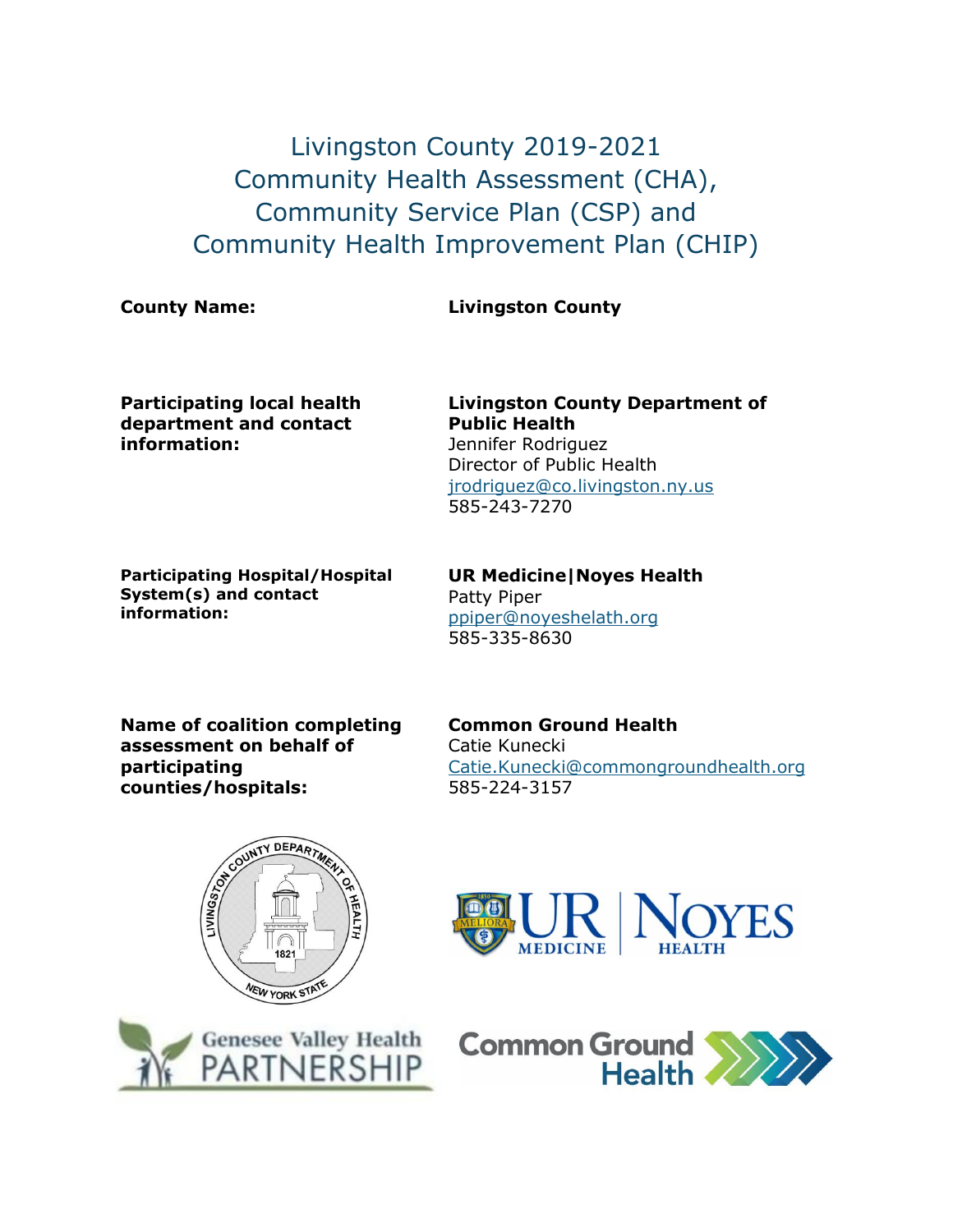

# Livingston County Executive Summary

The Livingston County Health Department, in partnership with UR Medicine|Noyes

Health, has selected the following priority areas and disparity for the 2019-2021

assessment and planning period:

| County            | <b>Priority Areas &amp; Disparity</b>                                                                                                                                                                                   |
|-------------------|-------------------------------------------------------------------------------------------------------------------------------------------------------------------------------------------------------------------------|
| Livingston County | <b>Prevent Chronic Disease</b>                                                                                                                                                                                          |
|                   | 1. Healthy eating and food security                                                                                                                                                                                     |
|                   | 2. Physical activity                                                                                                                                                                                                    |
|                   | 3. Chronic disease preventative care and management                                                                                                                                                                     |
|                   | <b>Promote Well-Being and Prevent Mental and Substance</b><br><b>Use Disorders</b><br>4. Promote well-being<br>5. Mental and substance use disorders prevention<br>Disparity: low socioeconomic status and older adults |
|                   |                                                                                                                                                                                                                         |

Selection of the 2019-2021 Community Health Assessment (CHA), Community Service Plan (CSP) and Community Health Improvement Plan (CHIP) priority and disparity areas was a joint process which began in the summer of 2018 with assistance from the Genesee Valley Health Partnership and Common Ground Health. A variety of partners were engaged throughout the process including the public health department and hospital staff, Community Based Organizations (CBOs), Office for Aging, Skilled Nursing Facility, CASA, county government employees, the Genesee Valley Health Partnership, Common Ground Health, community members and more. The community at large was engaged throughout the assessment period via a regional health survey in 2018 (*My Health Story 2018*) and focus groups. Partners' role in the assessment were to help inform and select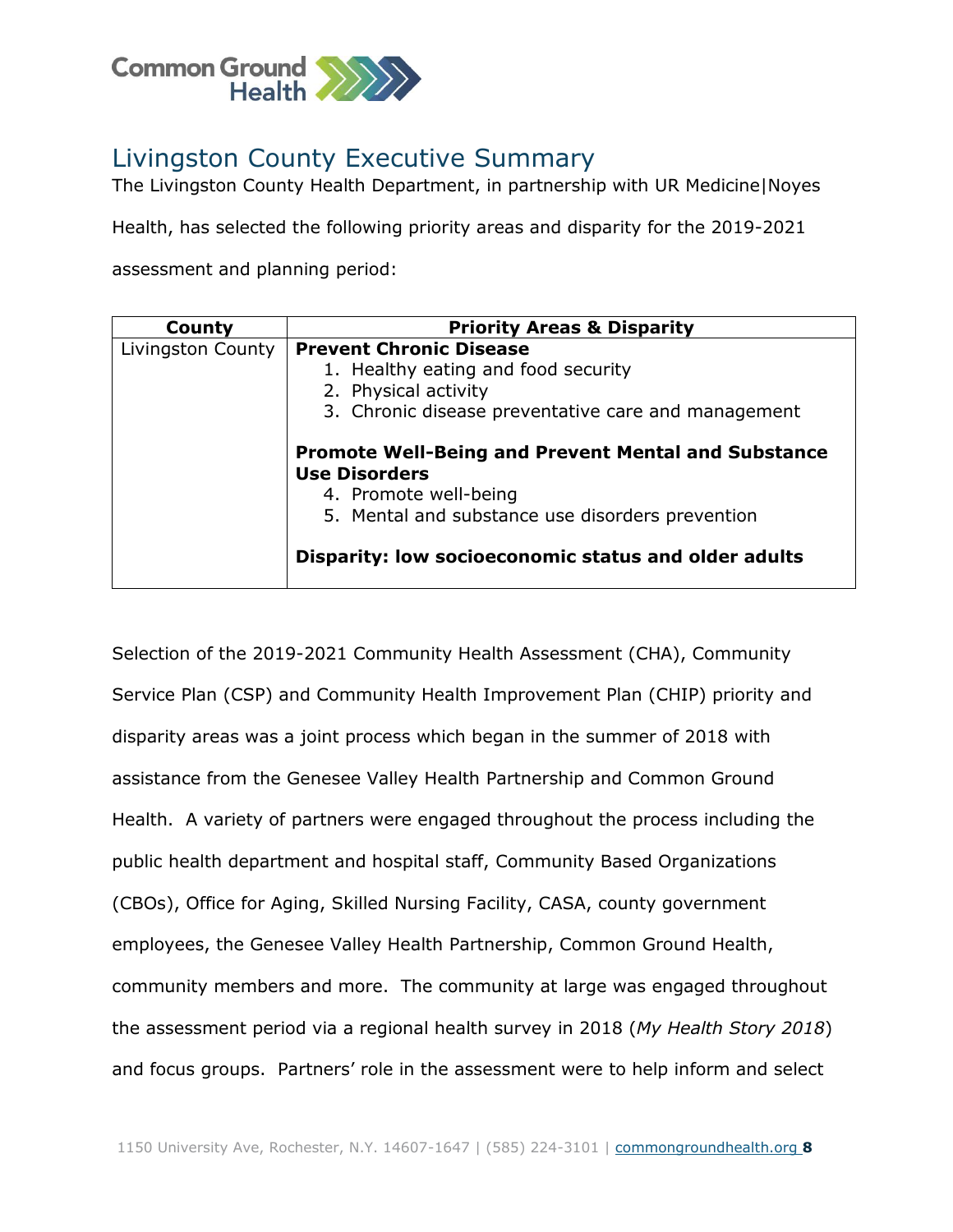

the 2019-2021 priority areas by sharing any pertinent data or concerns and actively participating in planning meetings.

On June 11, 2019, the health department engaged key stakeholders on the CHA Leadership Team in a prioritization meeting facilitated by Common Ground Health. Key partners and community members were invited to attend the prioritization meetings, including all those who attended prior focus groups. Social media platforms, e-mail, news media and newsletters were utilized to help stimulate participation. Common Ground Health provided group members copies of county specific pre-read documents in advance of the meetings. The documents included information on current priority areas and progress made to date, as well as a mix of updated quantitative, qualitative, primary and secondary data on each of the five priority areas outlined in the New York State Prevention Agenda. Data were collected from a variety of different sources including, but not limited, to the American Community Survey, the enhanced Behavioral Risk Factor Surveillance System, County Rankings and Roadmaps, Vital Statistics, communicable disease and dental reports, primary data collected from the *My Health Story 2018* Survey and local data sources such as Livingston County's Prevention Needs Assessment. A copy of the pre-read document, prioritization meeting materials and meeting attendees are available upon request.

Using the above referenced data and group discussions, participants utilized Hanlon and PEARL methods<sup>2</sup> to rank a list of group identified priorities. To address the

j

<sup>2</sup> Hanlon and Pearl are methods which rate items based on size and seriousness of the problem as well as effectiveness of interventions.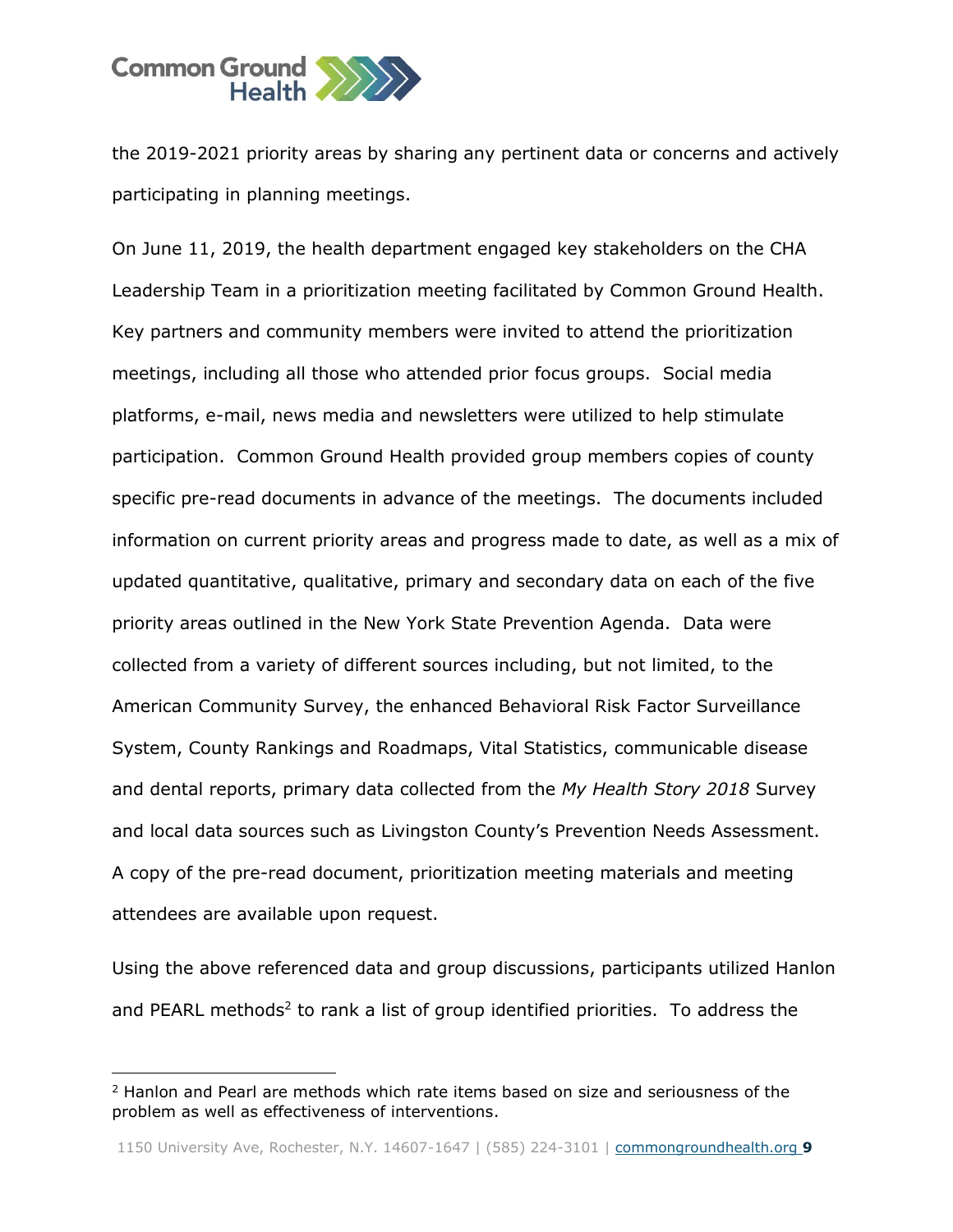

previously mentioned priorities and disparities, the health department facilitated a CHIP planning meeting where partners discussed opportunities to leverage existing work. Existing work efforts were then compared to intervention options (primarily selected from the New York State Prevention Agenda Refresh Chart) and were informally voted on and selected.

Regionally<sup>3</sup>, Livingston County aligns with nearby counties on several interventions including the following:

| <b>Focus Area</b>                                                                                                                                                                                                   | Intervention* & # of Counties Selected                                                                                                                                                           |  |  |  |  |  |  |  |
|---------------------------------------------------------------------------------------------------------------------------------------------------------------------------------------------------------------------|--------------------------------------------------------------------------------------------------------------------------------------------------------------------------------------------------|--|--|--|--|--|--|--|
| Healthy eating<br>and food security                                                                                                                                                                                 | <b>1.0.3</b> Implement worksite nutrition and physical activity programs designed to<br>improve health behaviors and results (selected by three counties)                                        |  |  |  |  |  |  |  |
| <b>2.2.2</b> Increase availability of/access to overdose reversal (Naloxone) trainings to<br>Prevent mental<br>prescribers, pharmacists and consumers (selected by five counties)<br>and substance<br>use disorders |                                                                                                                                                                                                  |  |  |  |  |  |  |  |
| <b>2.2.4</b> Build support systems to care for opioid users at risk of an overdose<br>(selected by three counties)                                                                                                  |                                                                                                                                                                                                  |  |  |  |  |  |  |  |
|                                                                                                                                                                                                                     | <b>2.2.5</b> Establish additional permanent safe disposal sites for prescription drugs<br>and organized take-back days (selected by three counties)                                              |  |  |  |  |  |  |  |
|                                                                                                                                                                                                                     | <b>2.3.3</b> Grow resilient communities through education, engagement,                                                                                                                           |  |  |  |  |  |  |  |
|                                                                                                                                                                                                                     | activation/mobilization and celebration (selected by three counties)                                                                                                                             |  |  |  |  |  |  |  |
|                                                                                                                                                                                                                     | *Interventions shown are those where three or more counties selected the intervention. A full list of selected<br>interventions can be found in the county improvement plan found in appendix A. |  |  |  |  |  |  |  |

Mental and substance use disorder prevention was a widely selected focus area by several regional counties (seven out of eight counties). Several counties, including Livingston, have selected goals that revolve around prevention of suicides, addressing adverse childhood experiences (ACEs) and prevention of opioid and other substance use and misuse deaths. Leveraging region-wide all of the previously mentioned interventions will aid in reaching as many persons as possible

j

<sup>&</sup>lt;sup>3</sup> The region includes eight of the nine Finger Lakes counties: Livingston, Livingston, Ontario, Livingston, Seneca, Steuben, Wayne and Yates Counties.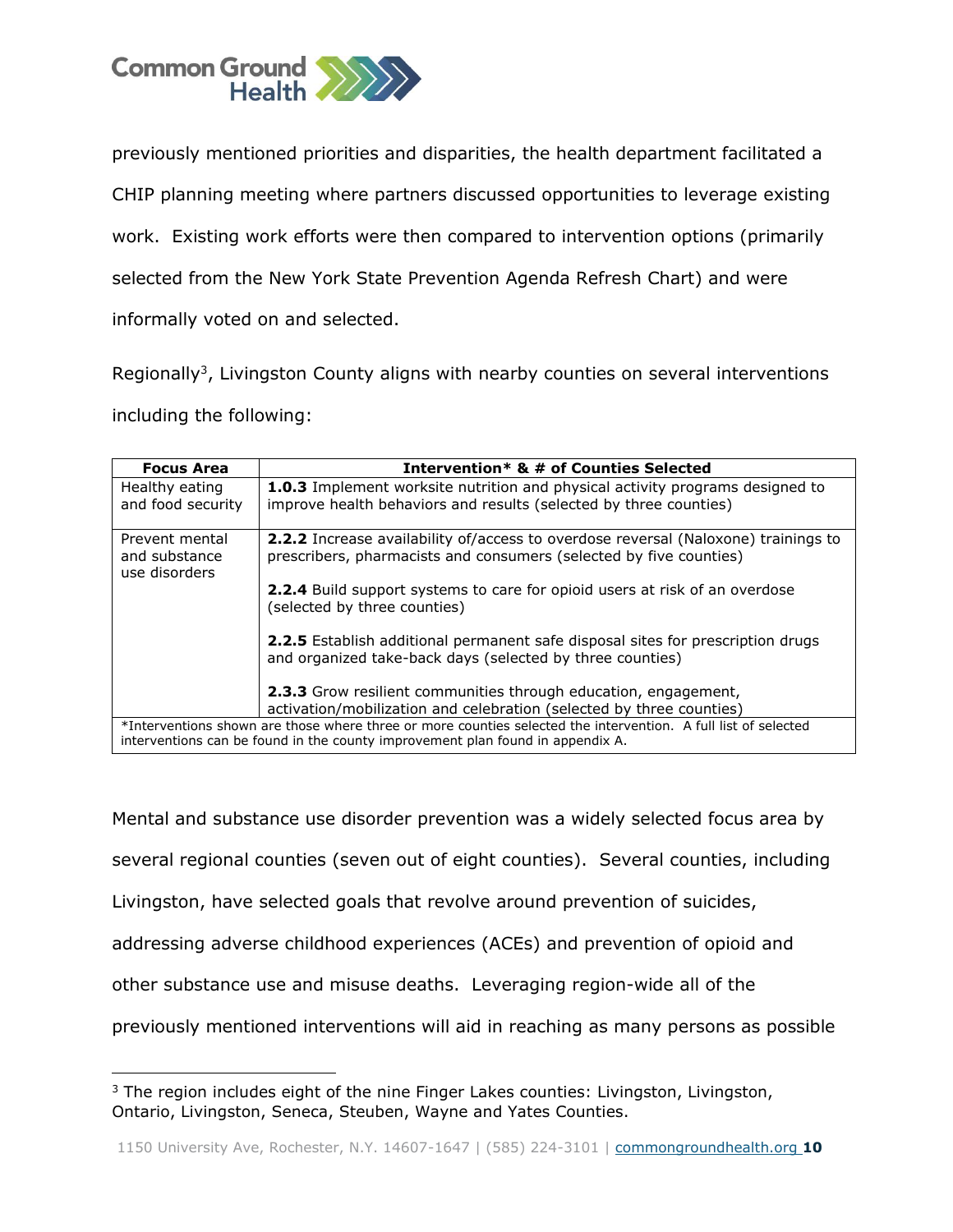

throughout the region. The complete list of Livingston County's selected interventions, process measures and partner roles in implementation processes can be found in the county's Community Health Improvement Plan grid (Appendix A).

The CHIP's designated overseeing body, Genesee Valley Health Partnership and CHA Leadership team, meets a minimum of twice per year. The group has historically reviewed and updated the Community Health Improvement Plan and will continue to fulfill that role. During meetings, group members will identify any midcourse actions that need to be taken and modify the implementation plan accordingly. Progress will be tracked during meetings via partner report outs and will be recorded in meeting minutes and a CHIP progress chart. Partners and the community will continue to be engaged and apprised of progress via website postings, email notification and at the annual State of the County Health Report presentation in Livingston County.

In addition, the ongoing collaborative process for updating and revising the assessment, including new information on data, will occur during the annual State of the County Health Report presentation and during GVHP membership meetings and subcommittee meetings such as the Suicide Prevention Task Force and Be Well meetings. These committees are comprised of diverse community sectors including community members. Recruitment of new members occurs on partners' websites and social media. The GVHP Board reviews annual membership to identify gaps in membership based on current health priorities.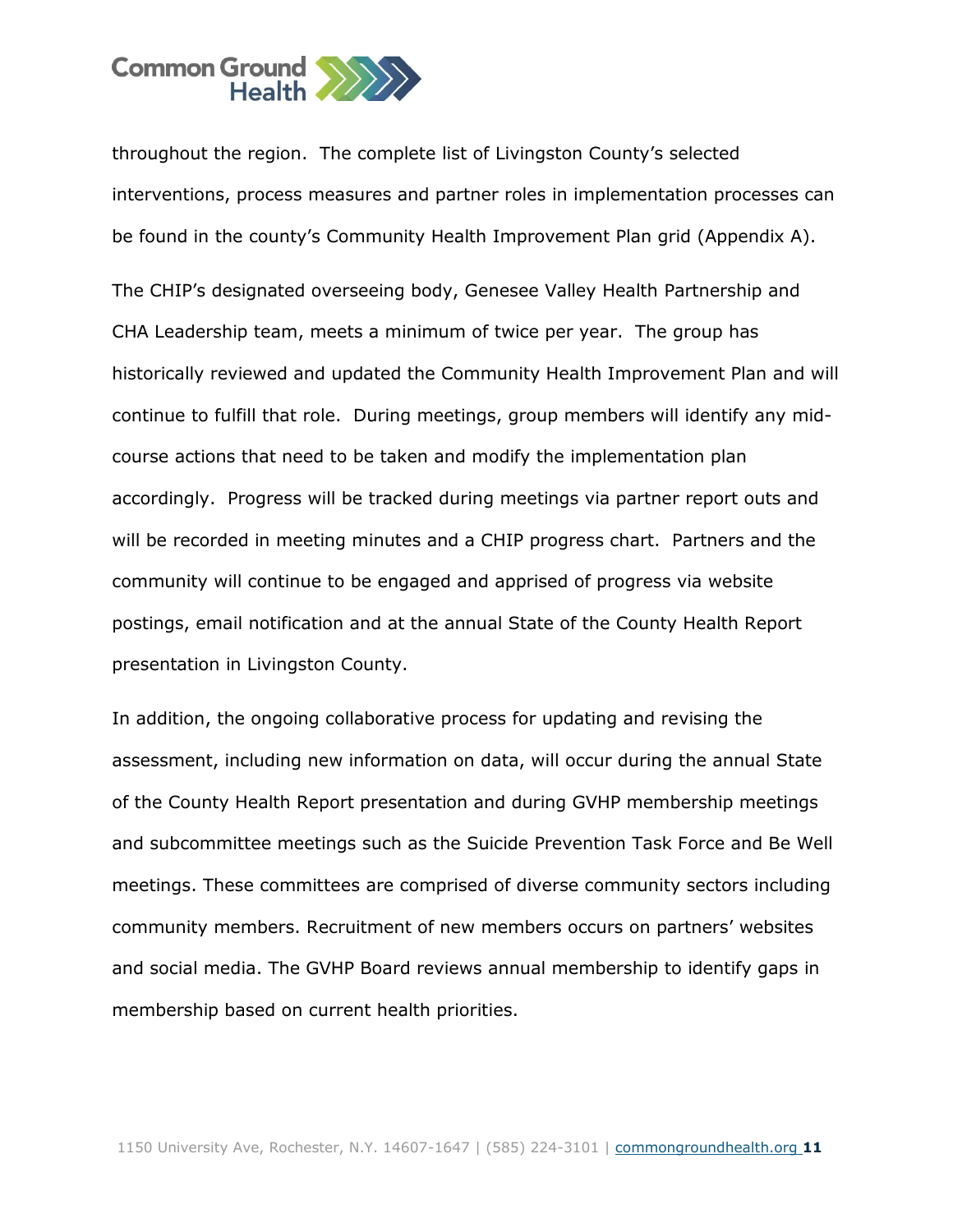





|            | <b>Priority Area: Prevent chronic diseases</b> |                    |                      |                           |                       |                        |                       |
|------------|------------------------------------------------|--------------------|----------------------|---------------------------|-----------------------|------------------------|-----------------------|
|            | Focus Area: Healthy eating and food security   |                    |                      |                           |                       |                        |                       |
| Goal       | <b>Objectives</b>                              | <b>Disparities</b> | <b>Interventions</b> | <b>Family of Measures</b> | Implementation        | <b>Partner Roles</b>   | <b>Projected Year</b> |
|            |                                                |                    |                      |                           | <b>Partner</b>        | <b>Resources</b>       | $1,2$ , and 3         |
| 1.1        | 1.2 By                                         | Low SES            | 1.0.4 Multi-         | Increase number of        | <b>Genesee Valley</b> | LCDOH to complete SHI  | Minimum of two        |
| Increase   | December                                       |                    | component            | SHI assessments           | Health Partnership    | with school            | schools to            |
| access to  | 2021,                                          |                    | school-based         | completed NYSDOH          | (GVHP/Be Well         | Genesee Valley Health  | complete SHI by       |
| healthy    | decrease the                                   |                    | obesity prevention   | <b>Prevention Agenda</b>  | Committee             | Partnership (GVHP/Be   | year 3                |
| and        | percentage                                     |                    | interventions,       | Increase number of        | <b>LCDOH</b>          | Well Committee to      | Minimum of two        |
| affordable | of children                                    |                    | including:           | policy/practices          | <b>UR Med Noyes</b>   | provide resources to   | schools which         |
| foods and  | with obesity                                   |                    | completion of SHI,   | implemented               | Cornell Coop Ext      | improve                | adopts                |
| beverages  | (among                                         |                    | CATCH, providing     | Increase number of        | <b>URMC</b>           | nutrition/physical     | policy/practice       |
|            | Livingston                                     |                    | healthy eating       | schools that              | Finger lakes Eat      | activity areas of      | by year 3             |
|            | County                                         |                    | learning             | implement CATCH           | <b>Smart NY</b>       | improvement identified | A minimum of          |
|            | public school                                  |                    | opportunities and    | (Baseline: 0-2018)        | Schools               | by SHI                 | two which             |
|            | students) by                                   |                    | participating in     | Baseline: Free and        | Farmers               | Finger lakes Eat Smart | implement             |
|            | 1%                                             |                    | Farm to School       | reduced lunch Dalton      |                       | NY to provide          | CATCH by year 3       |
|            |                                                |                    | Programs             | Sch - 52%; Mid/High       |                       | training/tech support  |                       |
|            |                                                |                    |                      | Sch Nunda-46%;            |                       | Schools to complete    |                       |
|            |                                                |                    |                      | Primary Sch Mt Morris     |                       | assessment, dev and    |                       |
|            |                                                |                    |                      | 53%; Mid/High Sch Mt      |                       | implement              |                       |
|            |                                                |                    |                      | Morris 64%-2019)          |                       | policy/practice        |                       |
|            |                                                |                    |                      |                           |                       | including CATCH        |                       |
|            |                                                |                    |                      |                           |                       | Farmers to work with   |                       |
|            |                                                |                    |                      |                           |                       | schools on Farm to     |                       |
|            |                                                |                    |                      |                           |                       | <b>School Programs</b> |                       |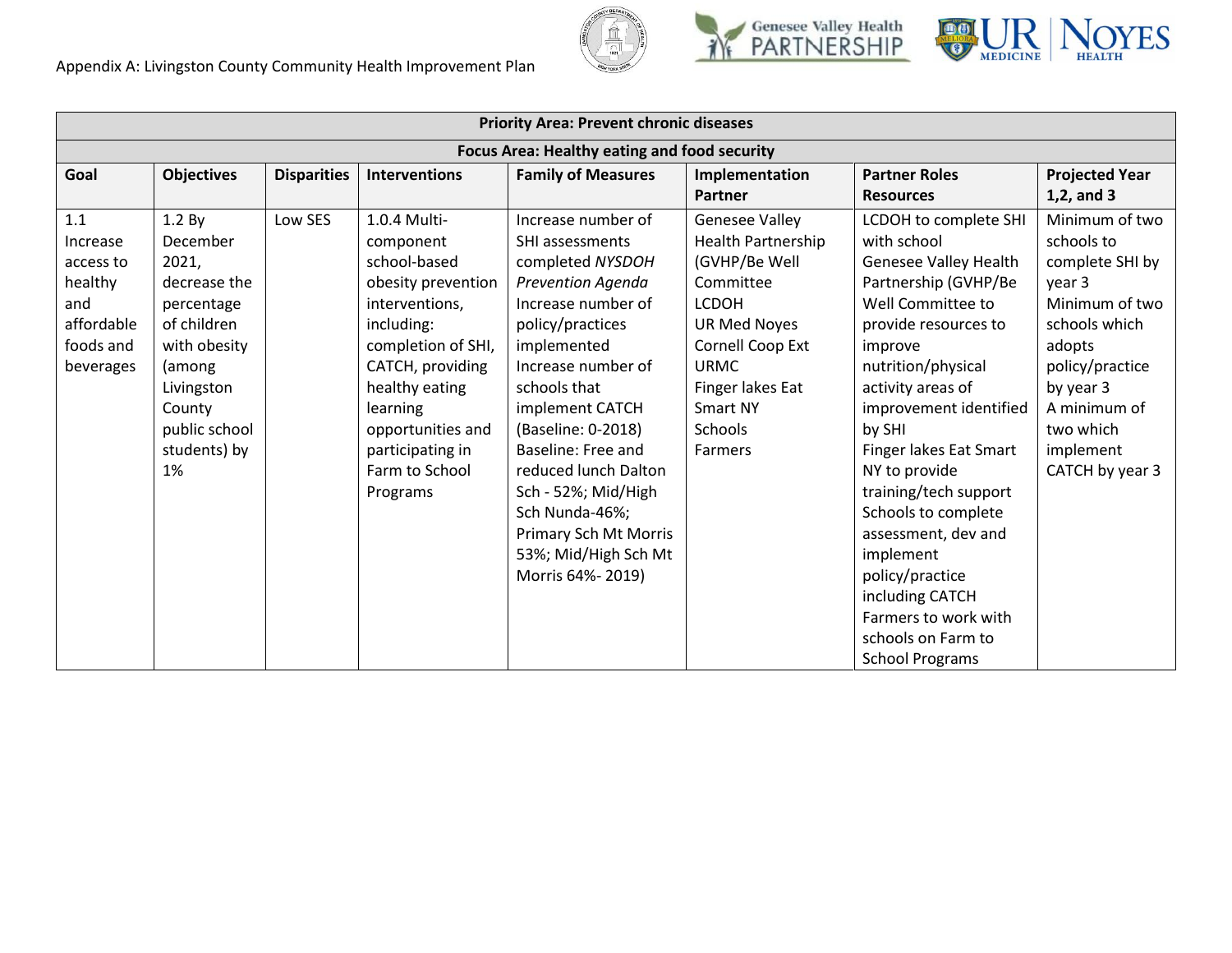





| Appendix A: Livingston County Community Health Improvement Plan |
|-----------------------------------------------------------------|
|-----------------------------------------------------------------|

| 1.5 By           | Low SES | 1.0.3- Worksite   | Increase the number      | <b>Genesee Valley</b>     | <b>Genesee Valley Health</b> | A minimum of      |
|------------------|---------|-------------------|--------------------------|---------------------------|------------------------------|-------------------|
| December         |         | nutrition and     | of assessments (from     | <b>Health Partnership</b> | Partnership (GVHP/Be         | one worksite      |
| 2021,            |         | physical activity | <b>NYSDOH Prevention</b> | (GVHP/Be Well             | Well Committee               | which adopts a    |
| decrease the     |         | programs          | Agenda) completed        | Committee                 | (including)                  | policy or         |
| percentage       |         | designed to       | Increase number of       | <b>LCDOH</b>              | <b>LCDOH</b>                 | implements a      |
| of adults        |         | improve health    | practices and/or         | UR Med Noyes              | <b>UR Med Noyes</b>          | practice per year |
| ages 18 years    |         | behaviors and     | policies implemented     | Cornell Coop Ext          | Cornell Coop Ext) to         |                   |
| and older        |         | results           | (Baseline: 22 Liv Co     | URMC                      | assist with                  |                   |
| with obesity     |         |                   | worksites have           | American Lung             | development,                 |                   |
| (among           |         |                   | adopted and              | Association               | implementation and           |                   |
| adults with      |         |                   | implemented policies     | Worksites                 | eval of policy/practice      |                   |
| an annual        |         |                   | as of 2018-LCDOH         |                           | GVHP-<br>change              |                   |
| household        |         |                   | Baseline: 44.2% with     |                           | \$1,000                      |                   |
| income of        |         |                   | obesity among adults     |                           | American Lung assist         |                   |
| $<$ \$25,000) by |         |                   | with an annual           |                           | with tob free                |                   |
| 1%               |         |                   | household income of      |                           | policy/practice              |                   |
|                  |         |                   | <\$25,000, 2013-2014     |                           | Worksite to adopt and        |                   |
|                  |         |                   | e-BRFSS)                 |                           | implement                    |                   |
|                  |         |                   |                          |                           | policy/practice change       |                   |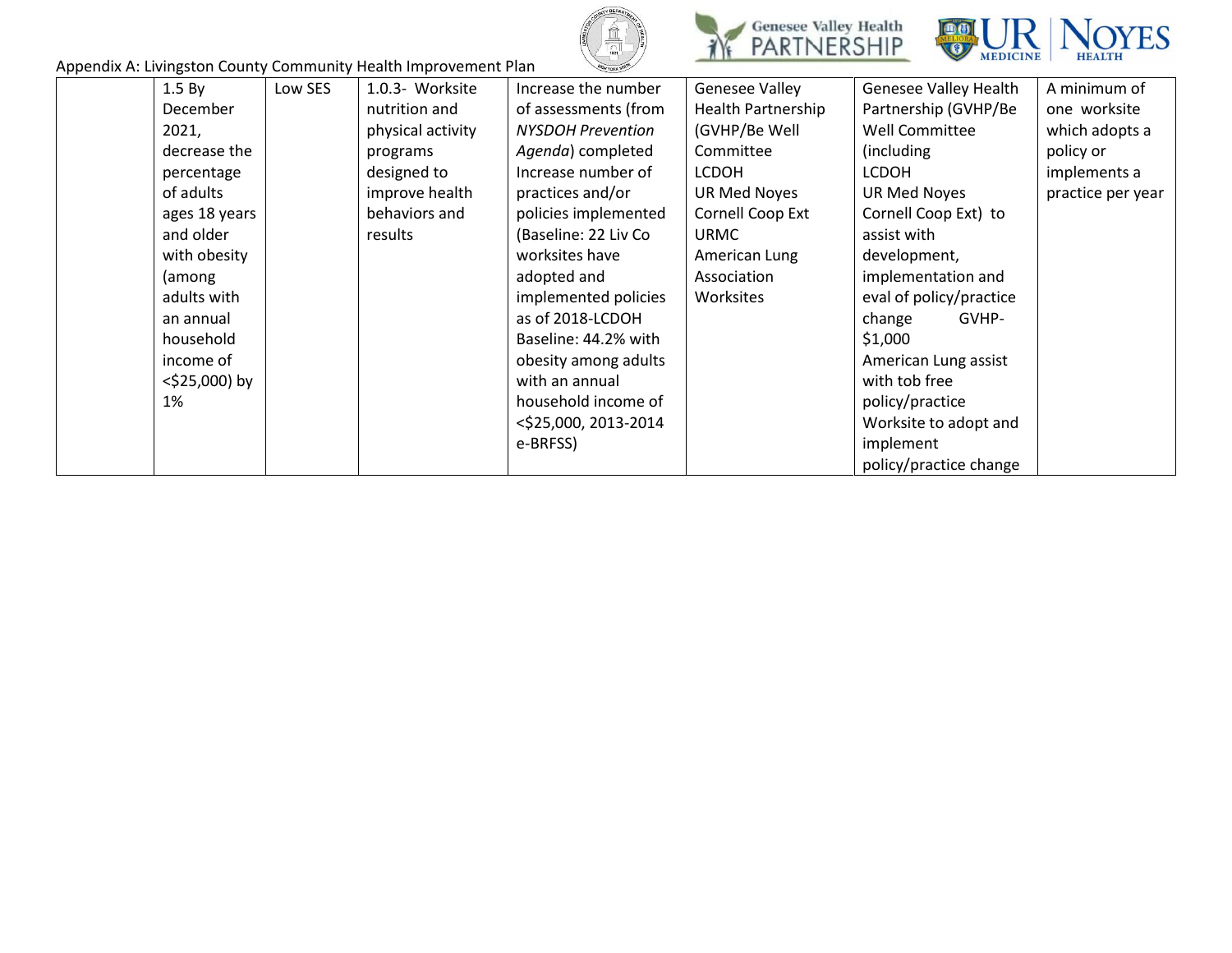





|                                     | 1.7 By<br>December<br>2021,<br>decrease the<br>percentage<br>of adults who<br>consume one<br>or more<br>sugary drinks<br>per day by<br>2%                                                            |                                | 1.0.1 Adopt<br>policies and<br>implement<br>practices to<br>reduce<br>(over)consumption<br>of sugary drinks<br>Sugar-sweetened<br>beverages (SSBs)<br>are the largest<br>source of added<br>sugar and an<br>important<br>contributor of<br>calories in the U.S.<br>diet. | Increase the number<br>of entities which<br>adopts policies or<br>implement practices to<br>reduce consumption<br>of sugary drinks<br>NYSPrevAgenda<br>Baseline: 33.3% for<br><b>2016 BRFSS</b><br>Baseline: Free and<br>reduced lunch Dalton<br>Sch - 52%; Mid/High<br>Sch Nunda-46%;<br>Primary Sch Mt Morris<br>53%; Mid/High Sch Mt<br>Morris 64%-2019)<br>Baseline: 25.9% of<br>adults who consume<br>one or more sugary<br>drinks daily 2013-<br>2014-eBRFSS | <b>Genesee Valley</b><br><b>Health Partnership</b><br>(GVHP/Be Well<br>Committee<br><b>LCDOH</b><br><b>UR Med Noyes</b><br>Cornell Coop Ext<br>NYSDOH Worksites<br><b>Schools</b>                                                                                                                   | <b>Genesee Valley Health</b><br>Partnership (GVHP/Be<br><b>Well Committee</b><br>(including<br><b>LCDOH</b><br><b>UR Med Noyes</b><br>Cornell Coop Ext) to<br>assist with<br>development,<br>implementation and<br>eval of policy/practice<br>GVHP-<br>change<br>\$700<br><b>NYSDOH</b> materials<br>Worksites and schools<br>to adopt and<br>implement                   | A minimum of<br>one school and<br>one worksite<br>which adopts a<br>policy or<br>implements a<br>practice per year                                                                 |
|-------------------------------------|------------------------------------------------------------------------------------------------------------------------------------------------------------------------------------------------------|--------------------------------|--------------------------------------------------------------------------------------------------------------------------------------------------------------------------------------------------------------------------------------------------------------------------|--------------------------------------------------------------------------------------------------------------------------------------------------------------------------------------------------------------------------------------------------------------------------------------------------------------------------------------------------------------------------------------------------------------------------------------------------------------------|-----------------------------------------------------------------------------------------------------------------------------------------------------------------------------------------------------------------------------------------------------------------------------------------------------|---------------------------------------------------------------------------------------------------------------------------------------------------------------------------------------------------------------------------------------------------------------------------------------------------------------------------------------------------------------------------|------------------------------------------------------------------------------------------------------------------------------------------------------------------------------------|
| 1.3<br>Increase<br>Food<br>Security | 1.14 By<br>December<br>2021,<br>increase the<br>percentage<br>of adults<br>with<br>perceived<br>food security<br>(among<br>adults with<br>an annual<br>household<br>income of<br><\$25,000) by<br>2% | Low SES<br>and older<br>adults | 1.0.6 Screen for<br>food insecurity,<br>facilitate and<br>actively support<br>referral.                                                                                                                                                                                  | Monitor number of<br>education sessions<br>with focus on low<br>income, high need<br>area<br>Baseline: 34 adult<br>direct ed. sessions<br>with 468 adults<br>participants, 22 adult<br>indirect ed. Sessions<br>with 500 adult<br>participants, 240<br>youth participants<br>reached with direct<br>education-FLESNY; and<br>6 sessions of nutrition                                                                                                               | <b>GVHP</b><br><b>LCDOH</b><br><b>UR Med Noyes</b><br>Office for Aging<br><b>Food Security</b><br>Coalition (Office for<br>Aging, Local Food<br>Pantries, Cornell<br>Coop Ext<br>Finger lakes Eat<br>Smart NY<br>Foodlink<br>Legal Assistance of<br><b>WNY</b><br><b>Food Security</b><br>Coalition | GVHP - \$700<br><b>LCDOH WIC-4 FTEs-</b><br>screen and refer clients<br><b>LCDOH and UR Med</b><br>Noyes-coordinate and<br>promote UR Med<br>Noyes-.05 FTE<br>Food Security Com. info<br>sharing, collaboration<br>networking<br>Office for Aging-12 hrs<br>FLESNY conduct ed.<br>CCE-18 hrs. provide<br>recipes/info at<br>Nutrition Sites and<br>Curbside, provide tech | Increase by %5<br>number of<br>education<br>sessions by year<br>3<br>Increase<br>utilization re:<br>Foodlink by 3%<br>by year 3<br>Number of<br>completed<br>guides<br>distributed |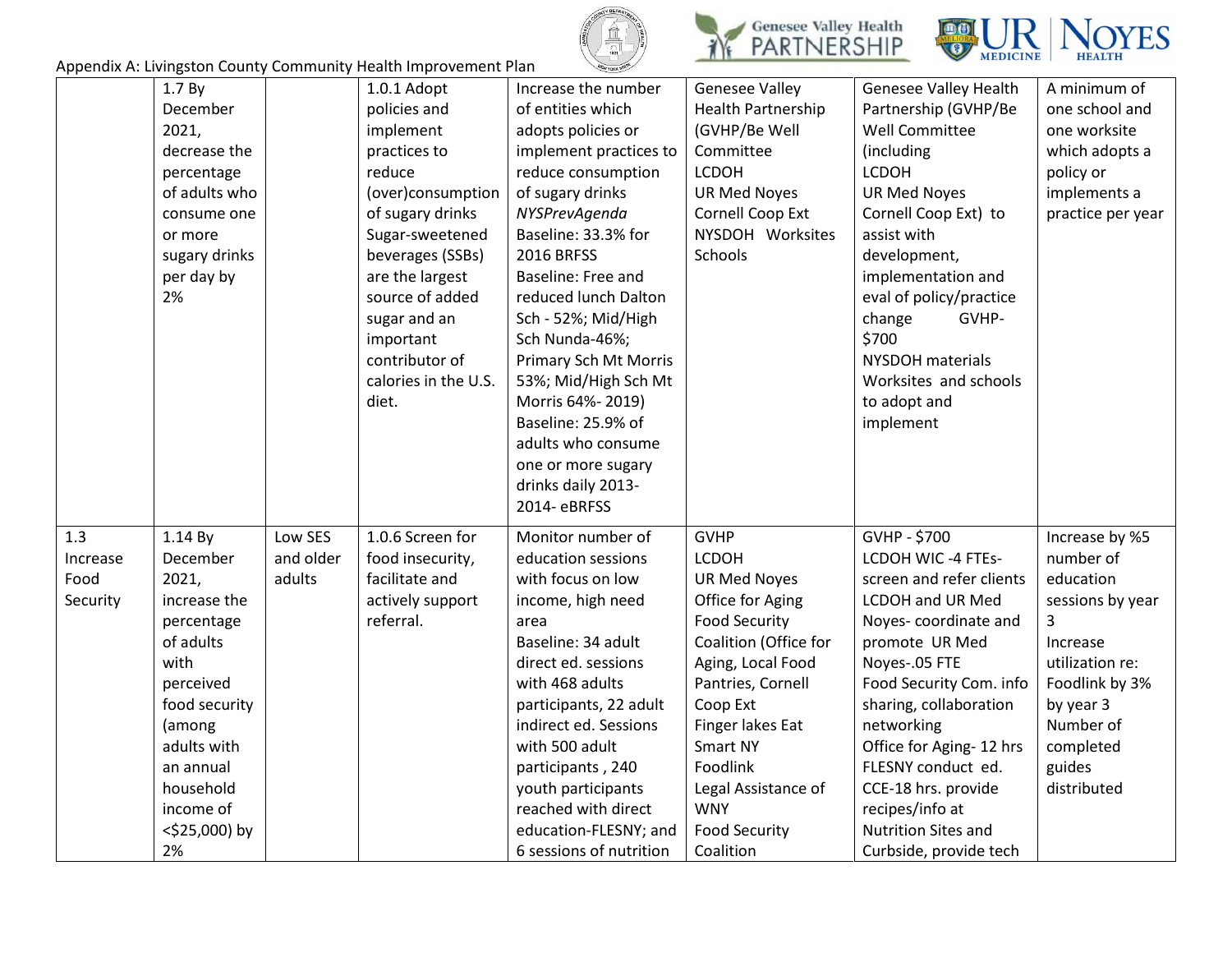







|  | Appendix A. Livingston County Community Health improvement Fiam |                         |                                |  |
|--|-----------------------------------------------------------------|-------------------------|--------------------------------|--|
|  |                                                                 | education at Senior     | assistance, promote            |  |
|  |                                                                 | Nutrion Sites - CCE-    | <b>Farmers Markets</b>         |  |
|  |                                                                 | 2018                    | Foodlink provide               |  |
|  |                                                                 | Baseline: 5.2% of       | Curbside Markets and           |  |
|  |                                                                 | population with low     | develop promotions             |  |
|  |                                                                 | income and low access   | Legal Assistance-              |  |
|  |                                                                 | to supermarket or       | prescreening potential         |  |
|  |                                                                 | grocery store-2015      | Snap participants,             |  |
|  |                                                                 | <b>NYSCHIRS</b>         | referrals resources            |  |
|  |                                                                 | Monitor utilization of  | <b>Food Security Coalition</b> |  |
|  |                                                                 | <b>Curbside Markets</b> | to dev./ distribute            |  |
|  |                                                                 | Baseline: 39 sites for  | guide                          |  |
|  |                                                                 | 13 days with 338        |                                |  |
|  |                                                                 | people served, total    |                                |  |
|  |                                                                 | sales \$3,057.19-       |                                |  |
|  |                                                                 | Curbside; 90 SNAP       |                                |  |
|  |                                                                 | transitions with        |                                |  |
|  |                                                                 | \$668.76 in SNAP sales- |                                |  |
|  |                                                                 | Food link               |                                |  |
|  |                                                                 | Create service guide    |                                |  |
|  |                                                                 | re: food security,      |                                |  |
|  |                                                                 | promote 2-1-1 and NY    |                                |  |
|  |                                                                 | Connects and            |                                |  |
|  |                                                                 | distribute to           |                                |  |
|  |                                                                 | community partners      |                                |  |
|  |                                                                 | including HCPs          |                                |  |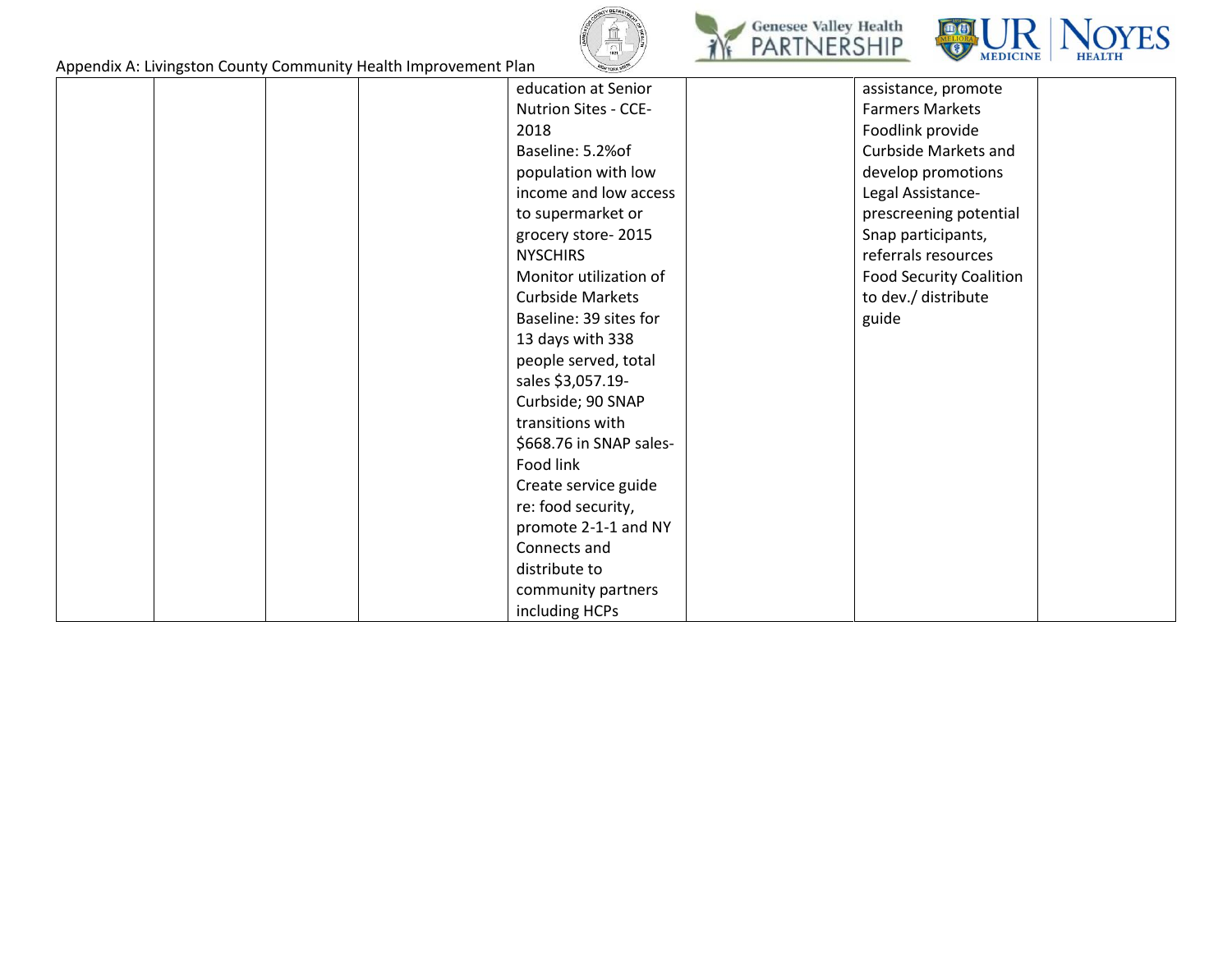





|             |                                      |                    |                      | <b>Priority Area: Prevent chronic diseases</b> |                |                      |                     |  |  |  |
|-------------|--------------------------------------|--------------------|----------------------|------------------------------------------------|----------------|----------------------|---------------------|--|--|--|
|             | <b>Focus Area: Physical activity</b> |                    |                      |                                                |                |                      |                     |  |  |  |
| Goal        | <b>Objectives</b>                    | <b>Disparities</b> | <b>Interventions</b> | <b>Family of Measures</b>                      | Implementation | <b>Partner Roles</b> | Projected Year 1,2, |  |  |  |
|             |                                      |                    |                      |                                                | Partner        | <b>Resources</b>     | and $3$             |  |  |  |
| Reduce      | 1.2 Bv                               | Low SES            | 2.2 Promote school,  | Increase the number of                         | <b>LCDOH</b>   | <b>LCDOH</b> assist  | A minimum of two    |  |  |  |
| obesity and | December                             |                    | child care and       | evidence based                                 | Schools        | with SHI             | assessments         |  |  |  |
| the risk of | 2021,                                |                    | worksite             | assessments (SHI)                              |                | School to            | completed by year 3 |  |  |  |
| chronic     | decrease the                         |                    | environments that    | completed                                      |                | complete SHI         |                     |  |  |  |
| diseases    | percentage                           |                    | increase physical    |                                                |                |                      |                     |  |  |  |
|             | of children                          |                    | activity by          |                                                |                |                      |                     |  |  |  |
|             | with obesity                         |                    | implementing CATCH   |                                                |                |                      |                     |  |  |  |
|             | (among                               |                    |                      |                                                |                |                      |                     |  |  |  |
|             | Livingston                           |                    |                      |                                                |                |                      |                     |  |  |  |
|             | County                               |                    |                      |                                                |                |                      |                     |  |  |  |
|             | public                               |                    |                      |                                                |                |                      |                     |  |  |  |
|             | school                               |                    |                      |                                                |                |                      |                     |  |  |  |
|             | students) by                         |                    |                      |                                                |                |                      |                     |  |  |  |
|             | 1%                                   |                    |                      |                                                |                |                      |                     |  |  |  |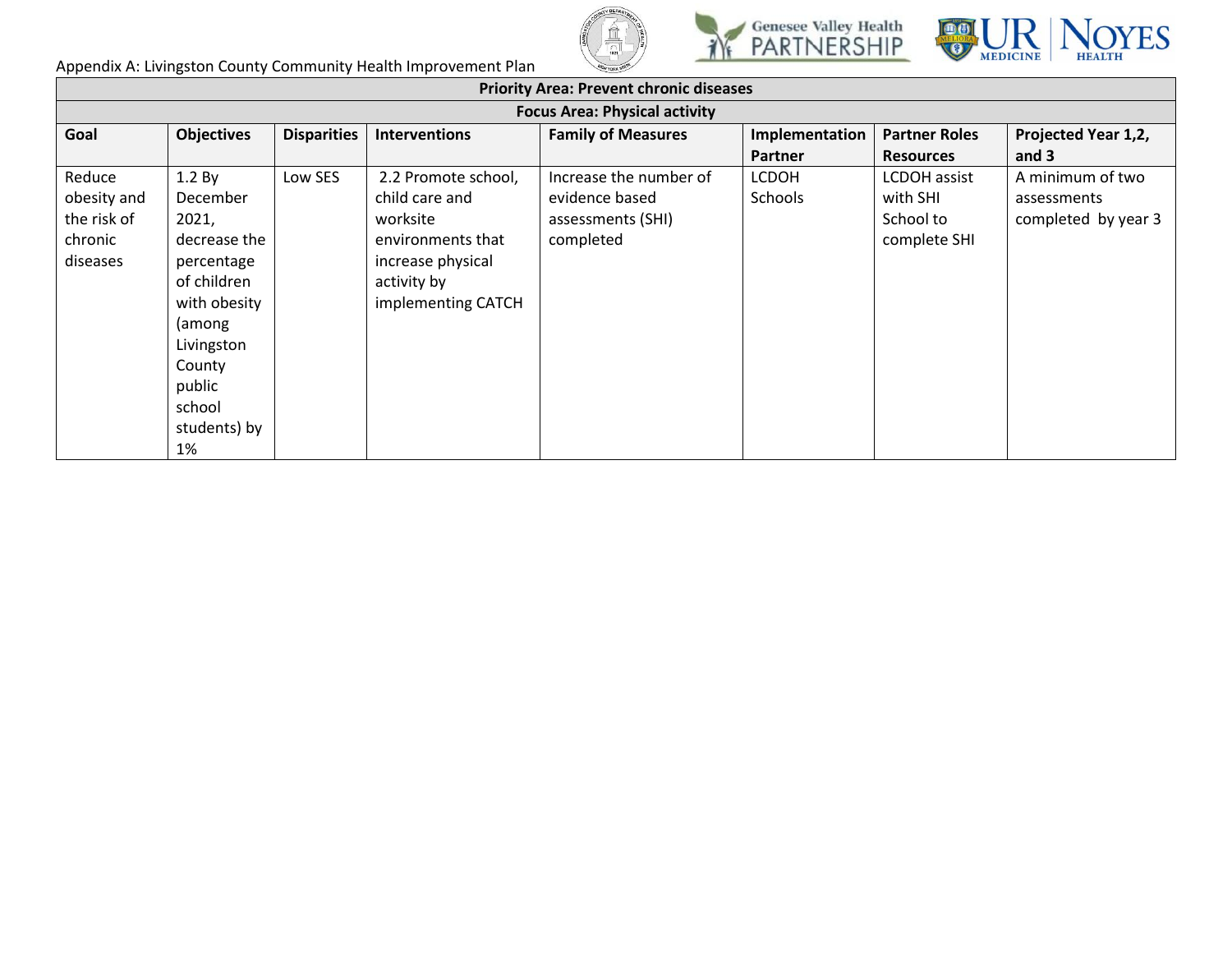







|  |  | Increase the number of     | <b>LCDOH</b>        | LCDOH, UR Med    | A minimum of two    |
|--|--|----------------------------|---------------------|------------------|---------------------|
|  |  | practices/policies         | <b>UR Med Noyes</b> | Noyes, GVHP,     | practices/policies  |
|  |  | implemented                | <b>CCE</b>          | CCE assist with  | implemented by year |
|  |  | Baseline: Obesity data     | <b>GVHP</b>         | implementation   | 3                   |
|  |  | Keshequa School obesity    | Schools             | and eval.        |                     |
|  |  | rate 13.9, overweight and  |                     | <b>Schools</b>   |                     |
|  |  | obese rate 42.3; Mt.       |                     | develop,         |                     |
|  |  | Morris School obesity      |                     | implement and    |                     |
|  |  | rate17.7, overweight and   |                     | eval             |                     |
|  |  | obese rate 34.9 per        |                     |                  |                     |
|  |  | NYSDOH 2016-2018;          |                     |                  |                     |
|  |  | (Baseline: Free and        |                     |                  |                     |
|  |  | reduced lunch Dalton Sch   |                     |                  |                     |
|  |  | - 52%, Mid/High Sch        |                     |                  |                     |
|  |  | Nunda - 46% Primary Sch    |                     |                  |                     |
|  |  | Mt Morris53%, Mid/High     |                     |                  |                     |
|  |  | Sch Mt Morris 64% - 2019)  |                     |                  |                     |
|  |  | (Baseline: 18.2 percentage |                     |                  |                     |
|  |  | of obese Liv Co children   |                     |                  |                     |
|  |  | 2014-2016- NYSCHIRS)       |                     |                  |                     |
|  |  |                            |                     |                  |                     |
|  |  | Increase number of         | Schools             | School staff to  | A minimum of two    |
|  |  | schools implementing       | Finger lakes Eat    | attend training, | schools             |
|  |  | CATCH (Baseline: 0-2018)   | Smart NY            | implement        | implementing CATCH  |
|  |  |                            |                     | <b>CATCH</b>     | by year 3           |
|  |  |                            |                     | <b>FLESNY</b> to |                     |
|  |  |                            |                     | provide training |                     |
|  |  |                            |                     | and tech         |                     |
|  |  |                            |                     | support          |                     |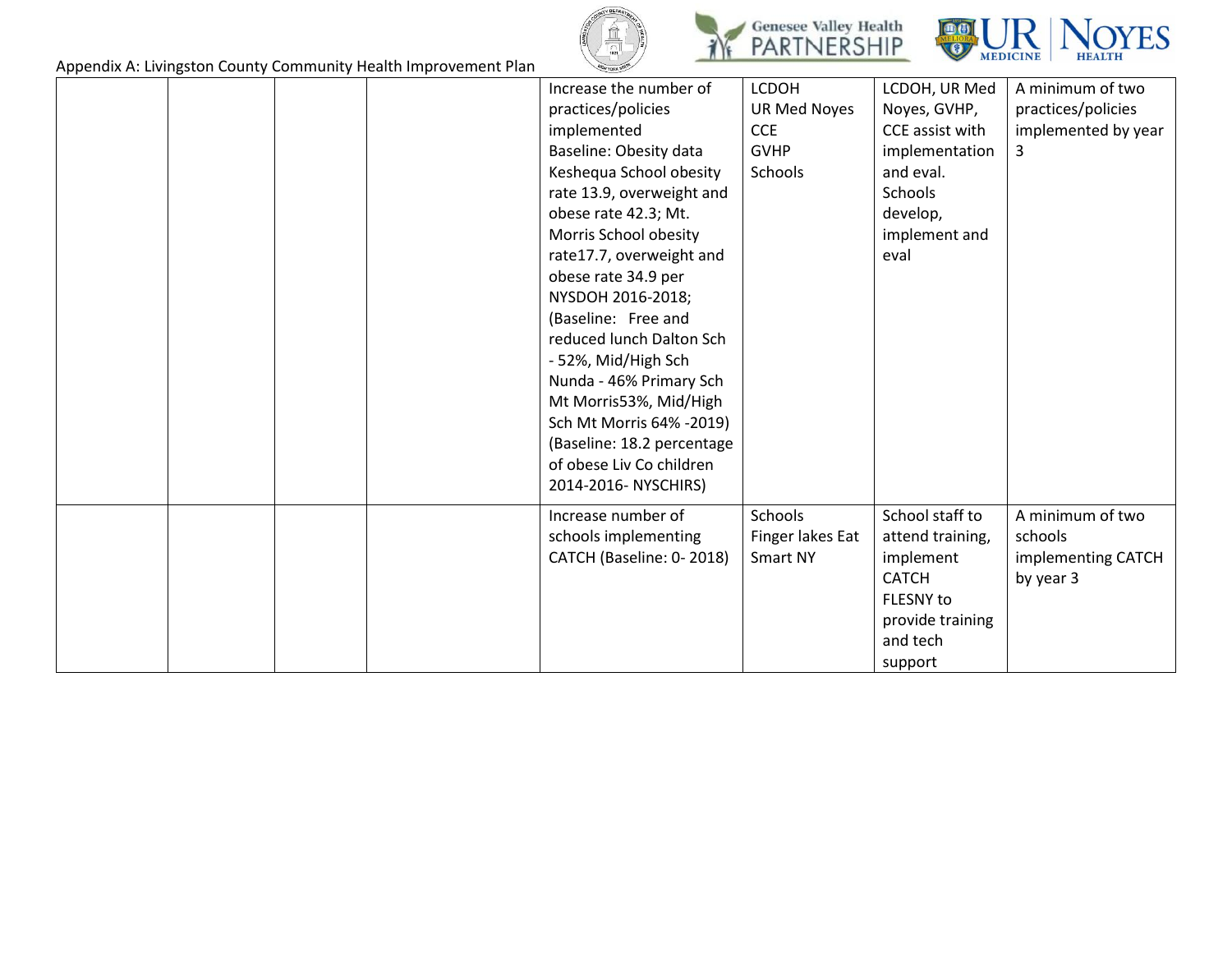





|  | 2.2.3 Implement a      | Increase the number of     | GVHP / Be Well      | GVHP-\$1,000    | A minimum of one   |
|--|------------------------|----------------------------|---------------------|-----------------|--------------------|
|  | combination of         | assessments (from          | <b>LCDOH</b>        | GVHP / Be Well  | worksite which     |
|  | worksite-based         | <b>NYSDOH Prevention</b>   | <b>UR Med Noyes</b> | to assist with  | adopts a policy or |
|  | physical activity      | Agenda) completed          | Worksites           | policy          | implements a       |
|  | policies, programs, or | Increase number of         |                     | development,    | practice per year  |
|  | best practices through | practices and/or policies  |                     | implementation  |                    |
|  | multi-component        | implemented                |                     | and evaluation  |                    |
|  | worksite physical      | (BASELINE: 22 Liv Co       |                     | <b>LCDOH</b>    |                    |
|  | activity and/or        | Worksites have adopted     |                     | complete        |                    |
|  | nutrition programs;    | and implemented policies   |                     | assessment with |                    |
|  | environmental          | as of 2018- LCDOH)         |                     | worksite UR     |                    |
|  | supports or prompts    | (Baseline: 80.5 age-       |                     | Med Noyes to    |                    |
|  | to encourage walking   | adjusted percentage of     |                     | provide         |                    |
|  | and/or taking the      | adults who participated in |                     | education at    |                    |
|  | stairs; or structured  | leisure time physical      |                     | worksites per   |                    |
|  | walking-based          | activity in the past 30    |                     | needs           |                    |
|  | programs focusing on   | days-2016, NYSCHIRS)       |                     | Worksites       |                    |
|  | overall physical       |                            |                     | complete        |                    |
|  | activity that include  |                            |                     | assessment,     |                    |
|  | goal-setting, activity |                            |                     | implement       |                    |
|  | monitoring, social     |                            |                     | policy/practice |                    |
|  | support, counseling,   |                            |                     | change          |                    |
|  | and health promotion   |                            |                     |                 |                    |
|  | and information        |                            |                     |                 |                    |
|  | messaging.             |                            |                     |                 |                    |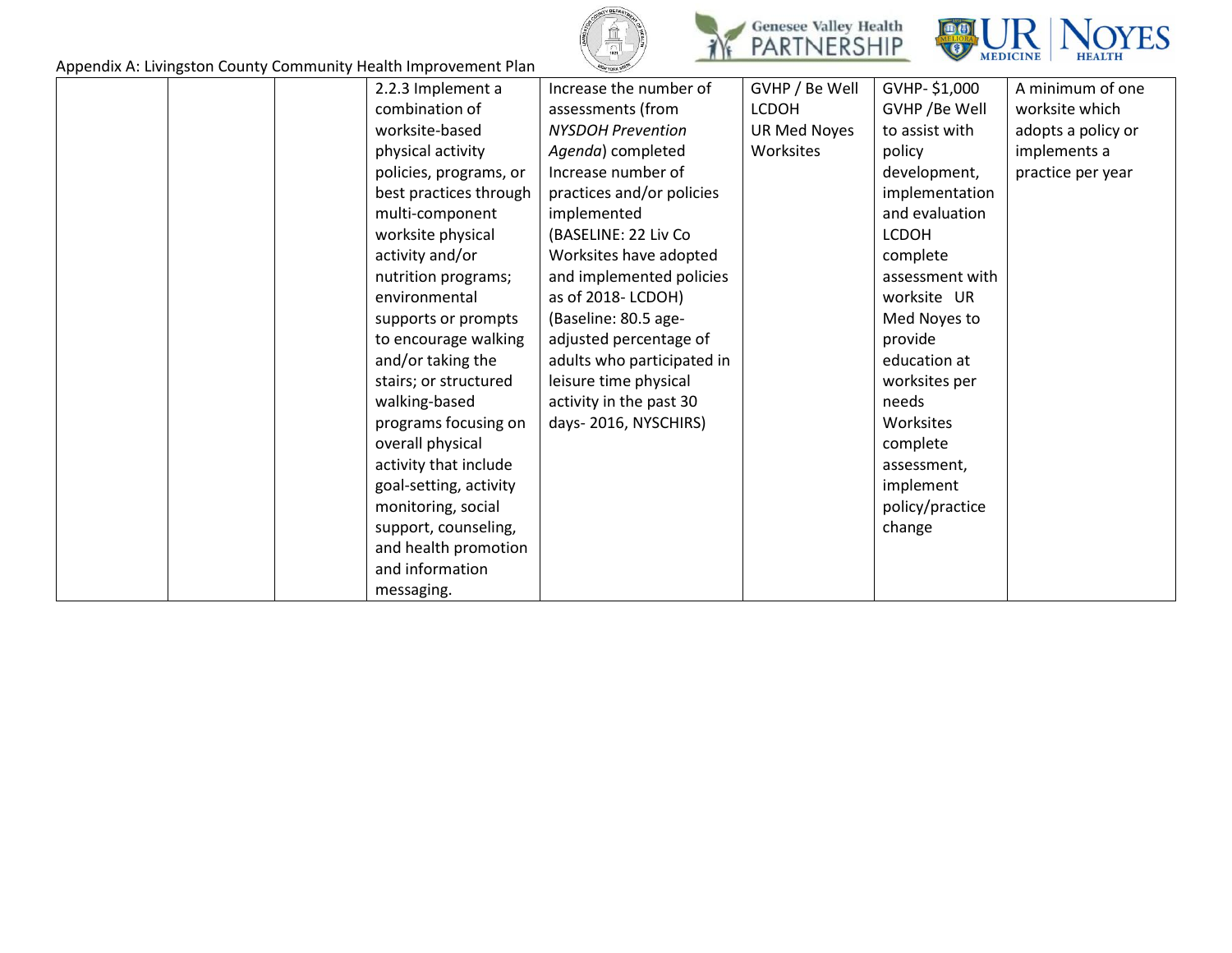





| 1.7 By<br>December<br>31, 2021,<br>increase the<br>percentage<br>of adults<br>ages 18<br>years and<br>older who<br>participate<br>in leisure-<br>time<br>physical<br>activity | 2.1.1 - Implement a<br>combination of one or<br>more new or<br>improved pedestrian,<br>bicycle, or transit<br>transportation system<br>components (i.e.,<br>activity-friendly<br>routes), with new or<br>improved land use or<br>environmental design<br>components (i.e.,<br>connecting everyday<br>destinations) through<br>comprehensive<br>master/transportation<br>plans or Complete<br>Streets resolutions,<br>policies, or ordinances<br>to connect sidewalks,<br>multi-use paths and<br>trails, bicycle routes,<br>and public transit with<br>homes, early care and<br>education sites,<br>schools, worksites,<br>parks, recreation<br>facilities, and natural<br>or green spaces | Increase number of<br>municipalities which<br>adopt Complete Streets<br>resolution<br>(Baseline: 0-2018 LC<br><b>Planning Dept</b><br>Baseline: 805 age-<br>adjusted percent of adults<br>who participated in<br>leisure-time activity in<br>past 30 days-2016,<br>NYSCHIRS) | Municipalities<br><b>LC Planning</b><br><b>NYSDOT</b> | Municipalities<br>to work with<br>community<br>partners to<br>adopt Complete<br>Street<br>resolution<br><b>LC Planning</b><br>work with<br>municipalities<br>and NYSDOT to<br>assist with<br>resolution by<br>providing tech<br>support | One municipality to<br>adopt resolution by<br>year 3 |
|-------------------------------------------------------------------------------------------------------------------------------------------------------------------------------|-------------------------------------------------------------------------------------------------------------------------------------------------------------------------------------------------------------------------------------------------------------------------------------------------------------------------------------------------------------------------------------------------------------------------------------------------------------------------------------------------------------------------------------------------------------------------------------------------------------------------------------------------------------------------------------------|------------------------------------------------------------------------------------------------------------------------------------------------------------------------------------------------------------------------------------------------------------------------------|-------------------------------------------------------|-----------------------------------------------------------------------------------------------------------------------------------------------------------------------------------------------------------------------------------------|------------------------------------------------------|
|                                                                                                                                                                               |                                                                                                                                                                                                                                                                                                                                                                                                                                                                                                                                                                                                                                                                                           | Complete assessment re:<br>transportation and/or<br>connectivity plans                                                                                                                                                                                                       | Municipalities<br><b>LC Planning</b><br><b>NYSDOT</b> | Municipalities<br>to complete<br>assessment<br>Planning and<br>NYSDOT to<br>conduct and<br>analyze<br>assessment                                                                                                                        | Minimum of one<br>assessment<br>completed per year   |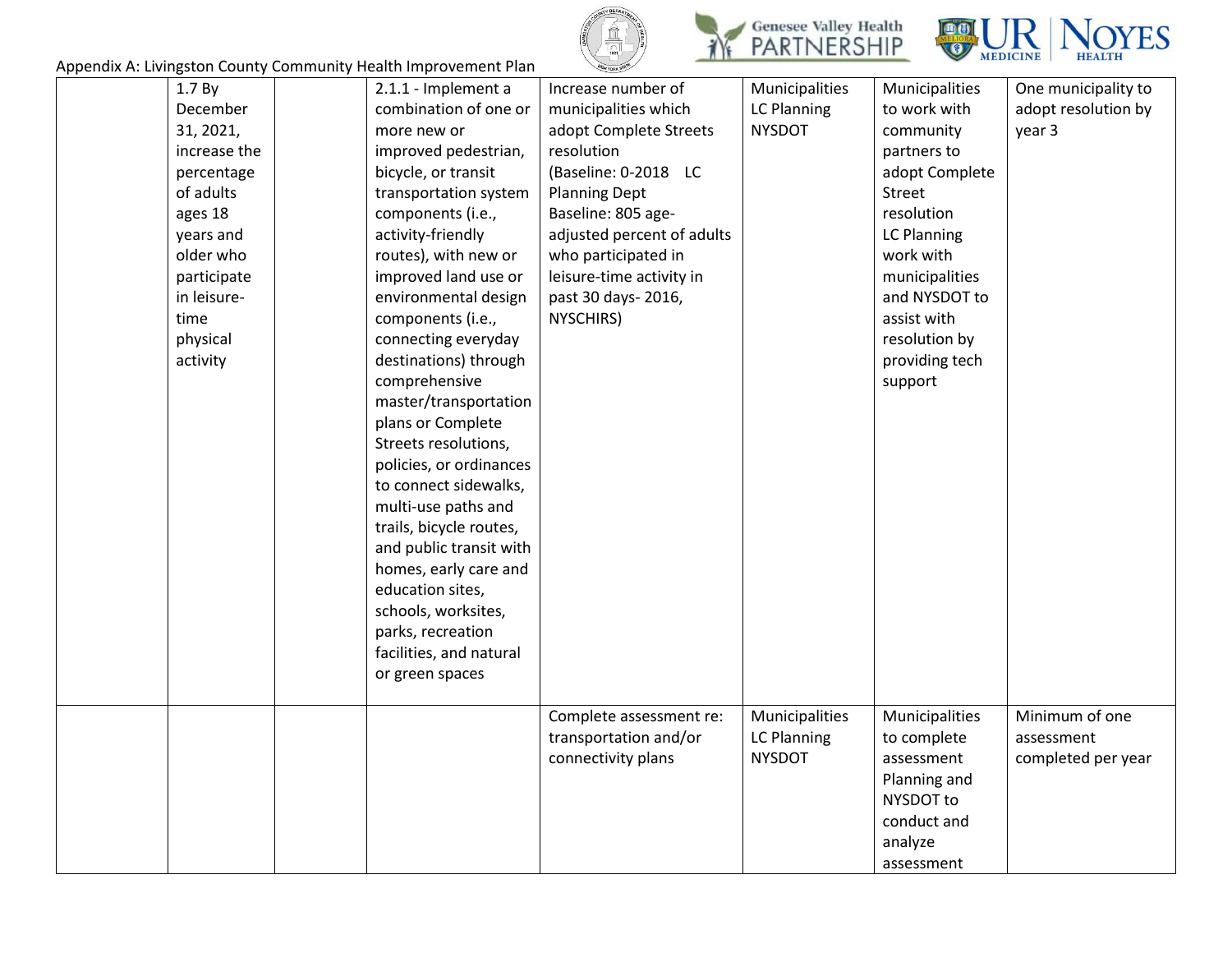





|  | Appendix A. Livingston County Community Health improvement Fight |                              |                         |                   |                         |
|--|------------------------------------------------------------------|------------------------------|-------------------------|-------------------|-------------------------|
|  |                                                                  | Increase utilization of Ride | Transportation          | Transportation    | Increase utilization of |
|  |                                                                  | LivINgston(transportation)   | Assistance              | Assist.           | Ride LivINgston by      |
|  |                                                                  | Baseline: 2,330 dashboard    | Committee (LC           | Committee         | 5% per year             |
|  |                                                                  | users, 1,767 planned trips-  | Planning, LCDSS,        | increase use      |                         |
|  |                                                                  | LC Planning 2/1/2019-        | OFA, Workforce          | through           |                         |
|  |                                                                  | 7/31/2019                    | Dev, ARC, UR            | promotion and     |                         |
|  |                                                                  |                              | Med Noyes,              | ed., and assess   |                         |
|  |                                                                  |                              | Rochester               | data to identify  |                         |
|  |                                                                  |                              | Transportation          | high need areas   |                         |
|  |                                                                  |                              | <b>Services</b>         |                   |                         |
|  |                                                                  |                              | Municipalities          | Municipalities    | Minimum of one          |
|  |                                                                  | Increase number of           | <b>Private Property</b> | to identify areas | ordinance/env.          |
|  |                                                                  | ordinances/environmental     | Owners                  | of enhancement    | change by year 3        |
|  |                                                                  | changes to connect           | LC Planning             | Private Prop.     |                         |
|  |                                                                  | sidewalks, multi-use paths   | <b>NYSDOH</b>           | Owners to         |                         |
|  |                                                                  | and trails, bicycle routes,  | <b>NYSDEC</b>           | collaborate re:   |                         |
|  |                                                                  | and public transit with      | GVHP/Be Well            | access issues     |                         |
|  |                                                                  | homes, early care and        |                         | NYSDOH,           |                         |
|  |                                                                  | education sites, schools,    |                         | NYSDEC to work    |                         |
|  |                                                                  | worksites, parks,            |                         | with              |                         |
|  |                                                                  | recreation facilities, and   |                         | municipalities    |                         |
|  |                                                                  | natural or green spaces      |                         | LC Planning to    |                         |
|  |                                                                  |                              |                         | assist with       |                         |
|  |                                                                  |                              |                         | mapping and       |                         |
|  |                                                                  |                              |                         | tech support      |                         |
|  |                                                                  |                              |                         | GVHP/Be Well      |                         |
|  |                                                                  |                              |                         | to coordinate     |                         |
|  |                                                                  |                              |                         | and promote       |                         |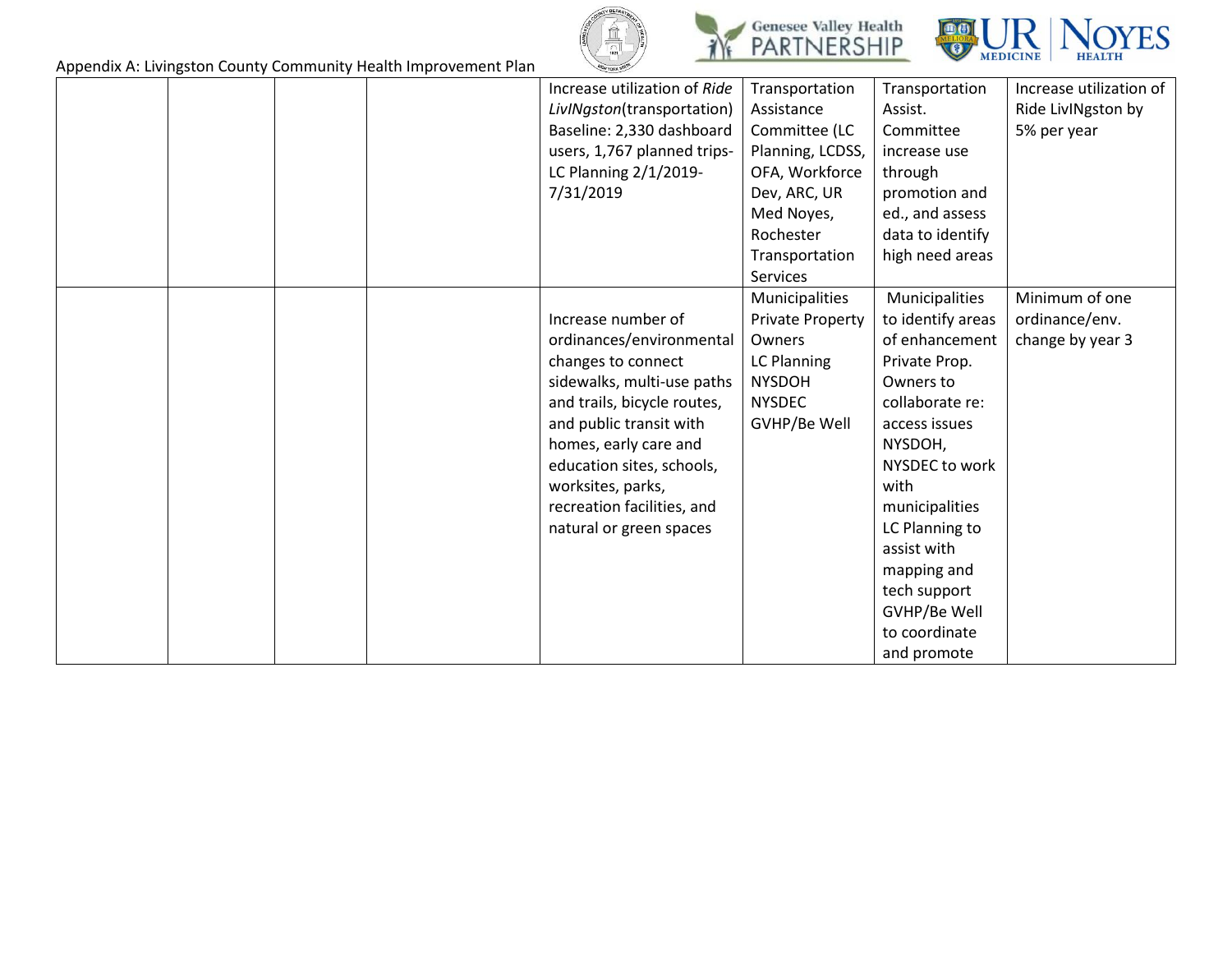





| <b>Priority Area: Prevent chronic diseases</b>               |                   |                    |                      |                           |                     |                      |                       |  |  |  |
|--------------------------------------------------------------|-------------------|--------------------|----------------------|---------------------------|---------------------|----------------------|-----------------------|--|--|--|
| Focus Area: Chronic disease preventative care and management |                   |                    |                      |                           |                     |                      |                       |  |  |  |
| Goal                                                         | <b>Objectives</b> | <b>Disparities</b> | <b>Interventions</b> | <b>Family of Measures</b> | Implementation      | <b>Partner Roles</b> | <b>Projected Year</b> |  |  |  |
|                                                              |                   |                    |                      |                           | <b>Partner</b>      | <b>Resources</b>     | $1,2$ , and 3         |  |  |  |
| 4.4 In the community                                         | 4.4.1 By          |                    | 4.4.2 - Expand       | Number and type of        | <b>UR Med Noyes</b> | UR Med               | Number of             |  |  |  |
| setting, improve self-                                       | December 31,      |                    | access to            | evidence-based/           | GVHP/Be Well        | Noyes to             | participants          |  |  |  |
| management skills for                                        | 2021,             |                    | evidenced-           | evidence informed         | Office for the      | offer classes        | completing            |  |  |  |
| individuals with chronic                                     | increase the      |                    | based self-          | programs and              | Aging               | FTEs-.5              |                       |  |  |  |
| diseases including asthma,                                   | percentage of     |                    | management           | participants attending    |                     | \$3,500 for          | Minimum of 60%        |  |  |  |
| arthritis, cardiovascular                                    | adults with       |                    | interventions        | certified programs        |                     | Living               | will report           |  |  |  |
| disease, diabetes, pre-                                      | chronic           |                    | for individuals      | offered by UR Med         |                     | Healthy              | increased ability     |  |  |  |
| diabetes and obesity.                                        | conditions        |                    | with chronic         | Noyes Health, URMC        |                     | classes              | to self-manage        |  |  |  |
|                                                              | (arthritis,       |                    | disease              | and Office for the Aging  |                     | Be                   | their health          |  |  |  |
|                                                              | asthma,           |                    | (arthritis,          | Increased ability of      |                     | Well/GVHP            | condition/year        |  |  |  |
|                                                              | cardiovascular    |                    | asthma,              | participants to self-     |                     | to assist with       |                       |  |  |  |
|                                                              | disease,          |                    | cardiovascular       | manage their health       |                     | community            | Number of             |  |  |  |
|                                                              | diabetes,         |                    | disease,             | condition                 |                     | linkage and          | participants          |  |  |  |
|                                                              | chronic           |                    | diabetes,            | (Baseline: Living         |                     | promotion of         | completing            |  |  |  |
|                                                              | kidney            |                    | prediabetes,         | Healthy 2018:4 classes:   |                     | classes              | <b>Healthy Living</b> |  |  |  |
|                                                              | disease,          |                    | and obesity)         | 2 CDSMP, 1 CPSMP, and     |                     |                      | Minimum of 25%        |  |  |  |
|                                                              | cancer) who       |                    | whose                | 1 DSMP Total of 41        |                     | Office for the       | with increased        |  |  |  |
|                                                              | have taken a      |                    | condition(s) is      | participants enrolled     |                     | Aging offer          | physical activity     |  |  |  |
|                                                              | course or         |                    | not well-            | and 32 completed          |                     | evidence             | level                 |  |  |  |
|                                                              | class to learn    |                    | controlled           | (78%)-UR Med Noyes        |                     | informed             | Minimum of 25%        |  |  |  |
|                                                              | how to            |                    | with                 | (Baseline: Diabetes Ed -  |                     | programs             | with increased        |  |  |  |
|                                                              | manage their      |                    | guidelines-          | 336 Individual Visits, 12 |                     | (Aging               | fruit and             |  |  |  |
|                                                              | condition         |                    | based medical        | Insulin Pump Starts, 7    |                     | Mastery)             | vegetable             |  |  |  |
|                                                              |                   |                    | management           | <b>Continuous Glucose</b> |                     |                      | consumption           |  |  |  |
|                                                              |                   |                    | alone.               | Monitoring Screening,     |                     |                      |                       |  |  |  |
|                                                              |                   |                    |                      | 49% Weight loss range     |                     | URMC offer           |                       |  |  |  |
|                                                              |                   |                    |                      | was 2-70 lbs UR Med.      |                     | classes              |                       |  |  |  |
|                                                              |                   |                    |                      | <b>UR Med Noyes</b>       |                     | \$1,500 for          |                       |  |  |  |
|                                                              |                   |                    |                      | Diabetes) (Baseline:      |                     | Healthy              |                       |  |  |  |
|                                                              |                   |                    |                      | Matter of Balance, 5      |                     | Living classes       |                       |  |  |  |
|                                                              |                   |                    |                      | classes with 80           |                     | Be                   |                       |  |  |  |
|                                                              |                   |                    |                      | completers, Tai Chi 4     |                     | Well/GVHP            |                       |  |  |  |
|                                                              |                   |                    |                      | classes with 61           |                     | to assist with       |                       |  |  |  |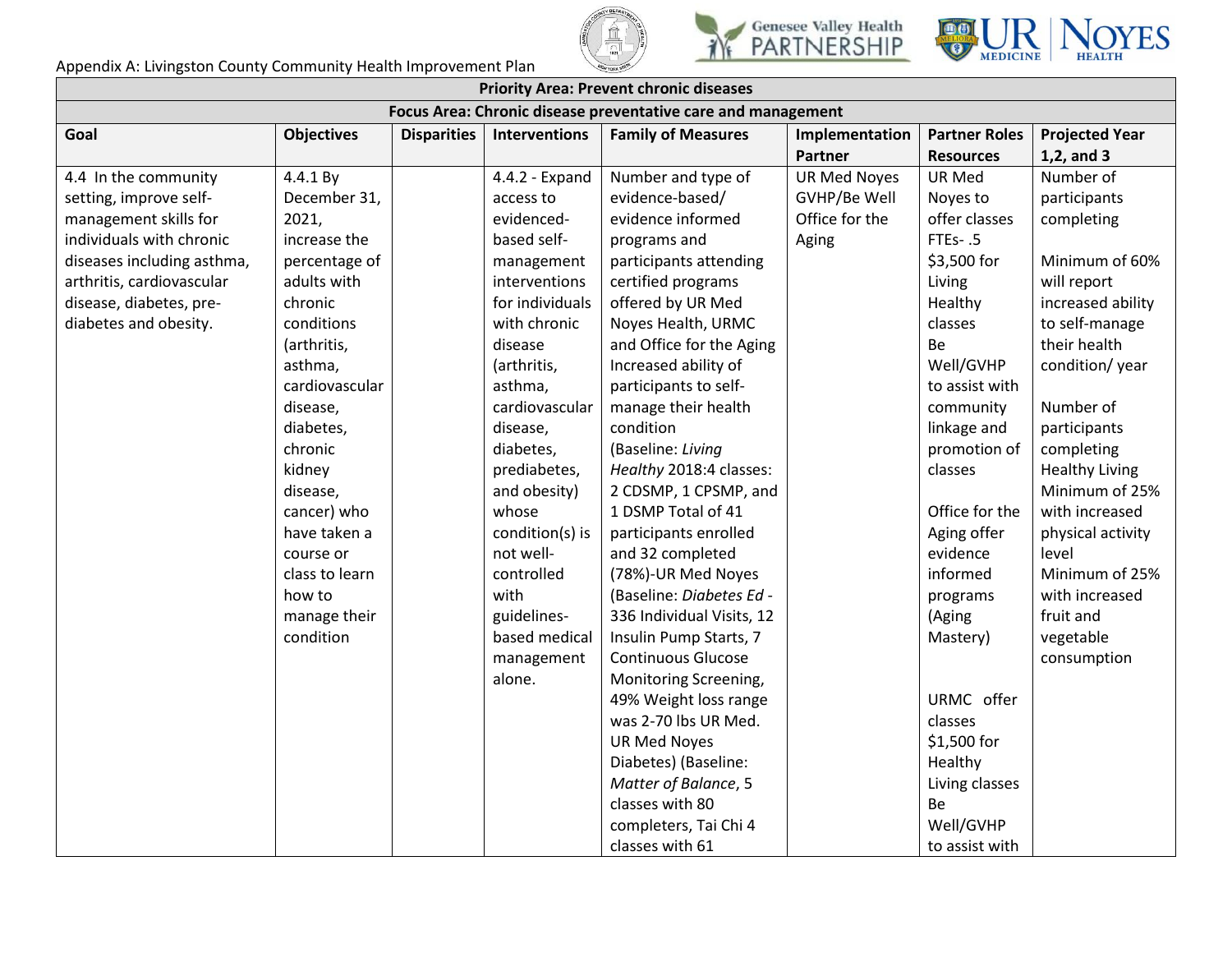





| <u>------------; -------- ---</u> |  |                          |              |  |
|-----------------------------------|--|--------------------------|--------------|--|
|                                   |  | completers, Aging        | community    |  |
|                                   |  | Mastery 1 class with 15  | linkage and  |  |
|                                   |  | completers Healthy       | promotion of |  |
|                                   |  | Living Livingston-       | classes      |  |
|                                   |  | Increased physical       |              |  |
|                                   |  | activity level reported, |              |  |
|                                   |  | increased fruit and      |              |  |
|                                   |  | vegetable consumption    |              |  |
|                                   |  | reported(Baseline:2018:  |              |  |
|                                   |  | Healthy Living Nunda, 6  |              |  |
|                                   |  | completers 10 wks, 50%   |              |  |
|                                   |  | increased daily veg.     |              |  |
|                                   |  | consumption, 67%         |              |  |
|                                   |  | increased daily fruit    |              |  |
|                                   |  | consumption, 33%         |              |  |
|                                   |  | increased weekly         |              |  |
|                                   |  | medium intensity         |              |  |
|                                   |  | physical activity -      |              |  |
|                                   |  | URMC), 33% increased     |              |  |
|                                   |  | weekly vigorous          |              |  |
|                                   |  | intensity physical       |              |  |
|                                   |  | activity)(Baseline: 7.7  |              |  |
|                                   |  | percentage of adults     |              |  |
|                                   |  | with chronic conditions  |              |  |
|                                   |  | who have taken           |              |  |
|                                   |  | course/ class to learn   |              |  |
|                                   |  | how to manage their      |              |  |
|                                   |  | condition 2014-2014-     |              |  |
|                                   |  | eBRFSS)                  |              |  |
|                                   |  |                          |              |  |
|                                   |  |                          |              |  |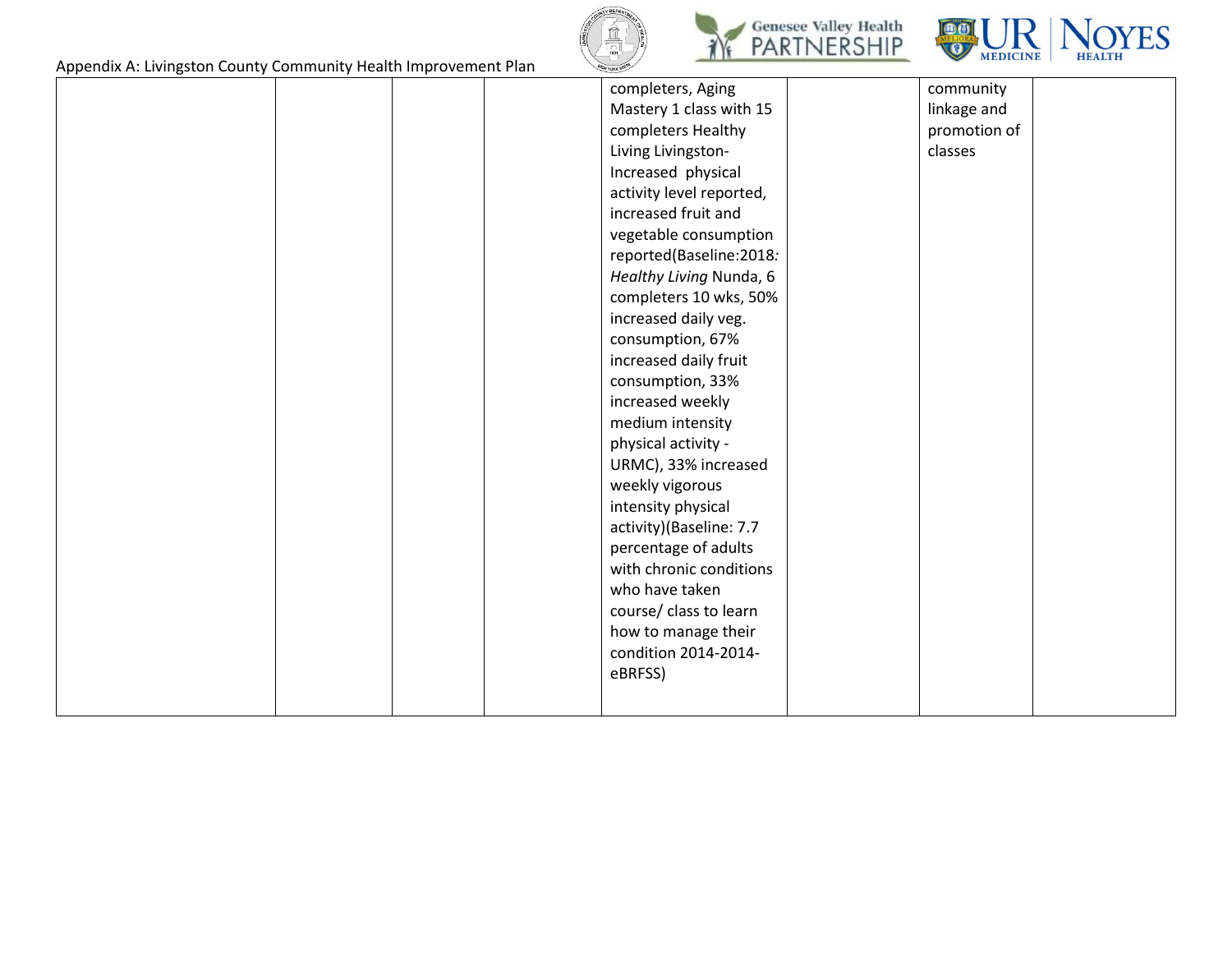





| Priority Area: Promote well-being and prevent substance use disorders |                      |                    |                      |                            |                      |                         |                         |  |  |  |
|-----------------------------------------------------------------------|----------------------|--------------------|----------------------|----------------------------|----------------------|-------------------------|-------------------------|--|--|--|
| <b>Focus Area: Promote well-being</b>                                 |                      |                    |                      |                            |                      |                         |                         |  |  |  |
| Goal                                                                  | <b>Objectives</b>    | <b>Disparities</b> | <b>Interventions</b> | <b>Family of Measures</b>  | Implementation       | <b>Partner Roles</b>    | Projected Year 1,2,     |  |  |  |
|                                                                       |                      |                    |                      |                            | <b>Partner</b>       | <b>Resources</b>        | and $3$                 |  |  |  |
| 1.2 Facilitate                                                        | 1.2 By               |                    | 1.2.2 Mental         | Increase number of         | <b>CASA-Trinity</b>  | CASA-Trinity to         | Conduct a total of 2    |  |  |  |
| supportive                                                            | December             |                    | <b>Health First</b>  | community partners         | <b>GVHP</b>          | offer and               | Mental Health First Aid |  |  |  |
| environments that                                                     | 31, 2021,            |                    | Aid is an            | trained in Mental          |                      | conduct Youth           | trainings per year      |  |  |  |
| promote respect and                                                   | increase LC's        |                    | evidence-            | <b>Health First Aid</b>    |                      | and Adult Mental        | Conduct a total of 2    |  |  |  |
| dignity for people of                                                 | <b>Health Scores</b> |                    | based public         |                            |                      | <b>Health First Aid</b> | Youth Mental Health     |  |  |  |
| all                                                                   | by 2% per the        |                    | education            | Increase number of         |                      | Training                | First Aid trainings per |  |  |  |
|                                                                       | Opportunity          |                    | program that         | community partners         | CASA-Trinity, UR     | GVHP to                 | year                    |  |  |  |
|                                                                       | Index                |                    | teaches              | trained in Youth           | <b>Med Noyes</b>     | promote                 |                         |  |  |  |
|                                                                       |                      |                    | people how to        | <b>Mental Health First</b> | <b>Mental Health</b> | trainings to            | A minimum of 2          |  |  |  |
|                                                                       |                      |                    | respond to           | Aid                        | and LCDOH-           | community               | schools/ Youth Serving  |  |  |  |
|                                                                       |                      |                    | individuals          |                            | <b>Mental Health</b> | partners                | Orgs to                 |  |  |  |
|                                                                       |                      |                    | who are              |                            |                      |                         | develop/implement a     |  |  |  |
|                                                                       |                      |                    | experiencing         | School and Youth           |                      | CASA-Trinity, UR        | policy regarding Youth  |  |  |  |
|                                                                       |                      |                    | one or more          | Serving Org. to            |                      | <b>Med Noyes</b>        | Mental Health First Aid |  |  |  |
|                                                                       |                      |                    | acute mental         | develop/implement          |                      | <b>Mental Health</b>    |                         |  |  |  |
|                                                                       |                      |                    | health crises        | a policy/practice          | Schools/Youth        | and LCDOH-              | A minimum of 2          |  |  |  |
|                                                                       |                      |                    | (such as             | change regarding           | <b>Serving Orgs</b>  | Mental Health to        | community partners to   |  |  |  |
|                                                                       |                      |                    | suicidal             | Youth Mental Health        |                      | assist community        | develop/implement a     |  |  |  |
|                                                                       |                      |                    | thoughts or          | <b>First Aid</b>           |                      | partners with           | policy regarding Youth  |  |  |  |
|                                                                       |                      |                    | behavior, an         |                            |                      | policy                  | Mental Health First Aid |  |  |  |
|                                                                       |                      |                    | acute stress         | <b>Community Partners</b>  |                      | development and         |                         |  |  |  |
|                                                                       |                      |                    | reaction,            | to                         |                      | implementation          |                         |  |  |  |
|                                                                       |                      |                    | panic attacks        | develop/implement          |                      |                         |                         |  |  |  |
|                                                                       |                      |                    | or acute             | a policy/practice          |                      | Schools/Youth           |                         |  |  |  |
|                                                                       |                      |                    | psychotic            | change regarding           |                      | Serving Orgs to         |                         |  |  |  |
|                                                                       |                      |                    | behavior) or         | <b>Mental Health First</b> |                      | work with CASA-         |                         |  |  |  |
|                                                                       |                      |                    | are in the           | Aid                        |                      | Trinity, UR Med         |                         |  |  |  |
|                                                                       |                      |                    | early stages of      |                            |                      | <b>Noyes Mental</b>     |                         |  |  |  |
|                                                                       |                      |                    | one or more          | Baseline: 65.2             |                      | Health and              |                         |  |  |  |
|                                                                       |                      |                    | chronic              | (2018) Opportunity         |                      | LCDOH-Mental            |                         |  |  |  |
|                                                                       |                      |                    | mental health        | Index                      |                      | Health to               |                         |  |  |  |
|                                                                       |                      |                    | problems             |                            |                      | develop and             |                         |  |  |  |
|                                                                       |                      |                    | (such as             |                            |                      | implement               |                         |  |  |  |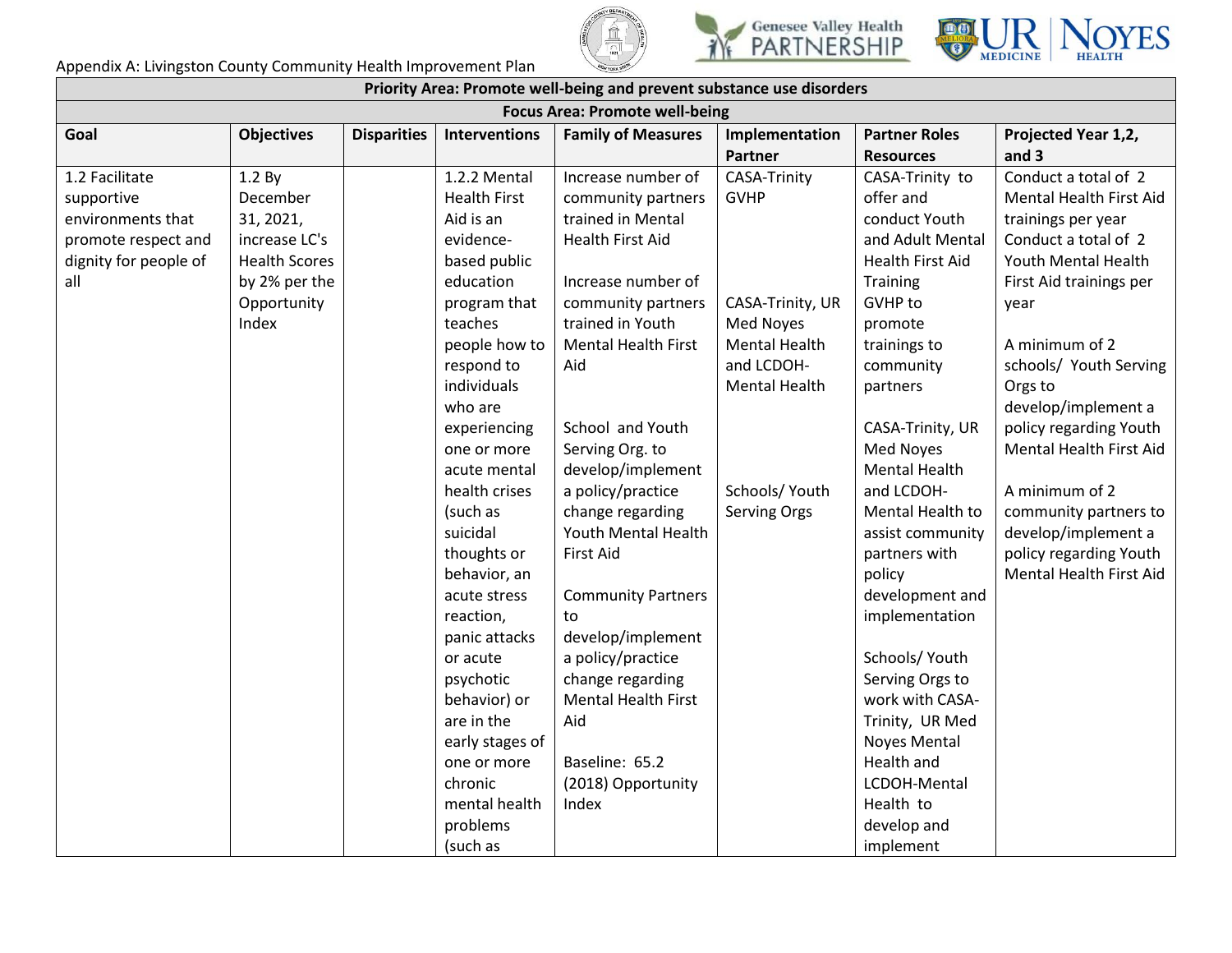





| .<br>$\tilde{}$ | depressive, | policy/practice |
|-----------------|-------------|-----------------|
|                 | anxiety or  | change          |
|                 | psychotic   |                 |
|                 | disorders,  |                 |
|                 | which may   |                 |
|                 | occur with  |                 |
|                 | substance   |                 |
|                 | abuse).     |                 |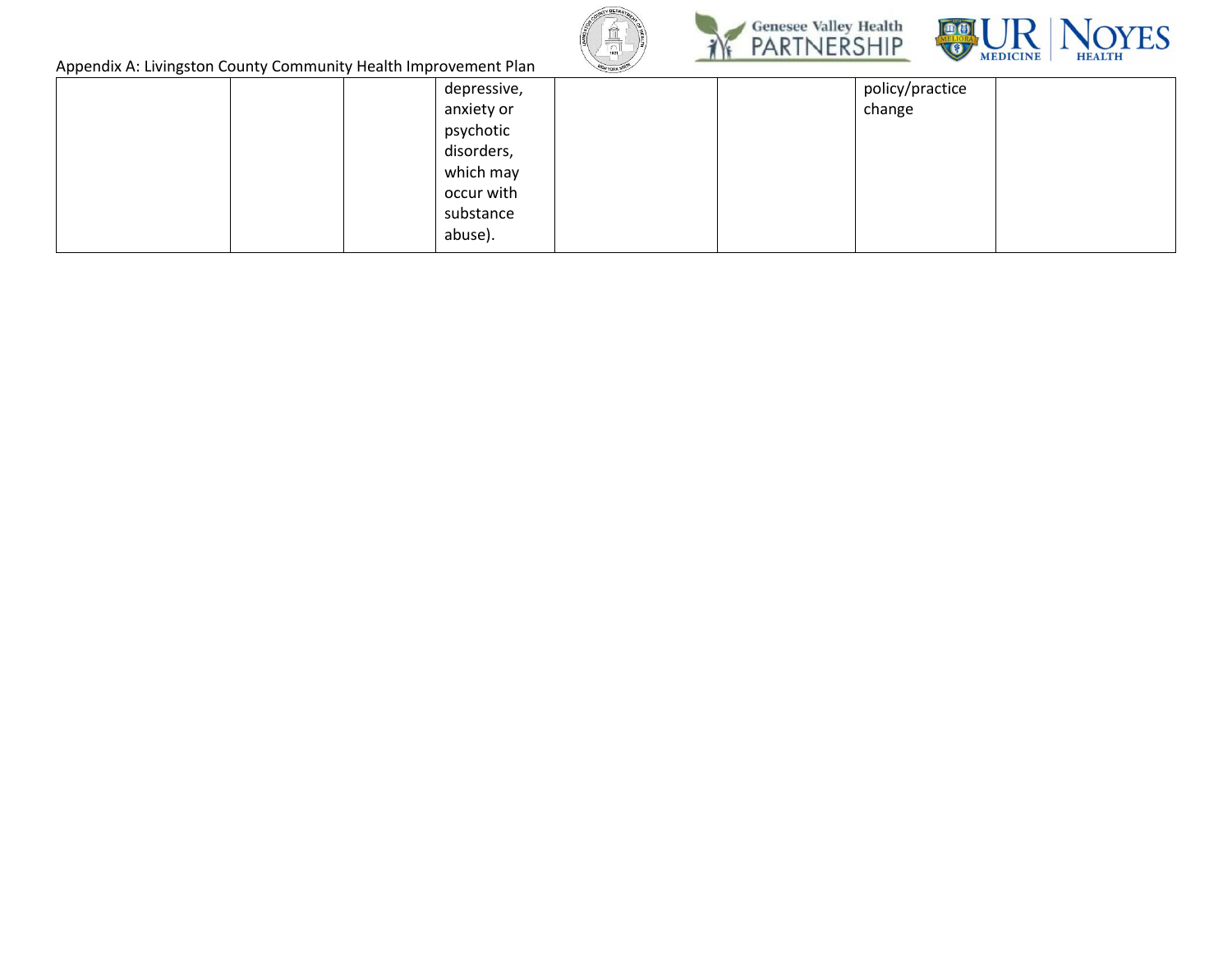





|           | Priority Area: Promote well-being and prevent substance use disorders |                  |                             |                         |                               |                                |                       |  |  |  |
|-----------|-----------------------------------------------------------------------|------------------|-----------------------------|-------------------------|-------------------------------|--------------------------------|-----------------------|--|--|--|
|           | Focus Area: Mental and substance use disorders prevention             |                  |                             |                         |                               |                                |                       |  |  |  |
| Goal      | <b>Objectives</b>                                                     | <b>Dispariti</b> | <b>Interventions</b>        | <b>Family of</b>        | <b>Implementation Partner</b> | <b>Partner Roles Resources</b> | <b>Projected Year</b> |  |  |  |
|           |                                                                       | es               |                             | <b>Measures</b>         |                               |                                | $1,2$ , and 3         |  |  |  |
| Prevent   | 2.1.1 By                                                              |                  | 2.1.1 Implement             | Number of               | CASA-Trinity                  | CASA-Trinity and Sheriff's     | Implement at          |  |  |  |
| underage  | December                                                              |                  | environmental               | sessions                | <b>Retail Stores</b>          | Office to provide training     | least one             |  |  |  |
| drinking  | 2021,                                                                 |                  | approaches,                 | Number of               | Livingston County Sheriff's   | and retailer scans             | responsible           |  |  |  |
| among     | reduce the                                                            |                  | including reducing          | Schools                 | Office                        | Retail Stores to have staff    | server training       |  |  |  |
| youth and | percentage                                                            |                  | alcohol access,             | Participating           |                               | attend training                | per year              |  |  |  |
| excessive | of youth in                                                           |                  | implementing                | Number of               |                               |                                | Implement             |  |  |  |
| alcohol   | grades 9-12                                                           |                  | responsible                 | Participants            |                               | <b>HCTC to conduct PNA</b>     | retailer scans        |  |  |  |
| consumpti | reporting                                                             |                  | beverage services,          | Number of               |                               | survey, work with              | and                   |  |  |  |
| on by     | the use of                                                            |                  | reducing risk of            | policies                | <b>Healthy Communities</b>    | youth/schools, coordinate      | compliance            |  |  |  |
| adults    | alcohol on                                                            |                  | drinking and driving,       | (Baseline: State        | <b>That Care Coalition</b>    | evidence based school          | checks at least       |  |  |  |
|           | at least one                                                          |                  | and underage                | data only               |                               | prevention strategies          | 1 time per            |  |  |  |
|           | day for the                                                           |                  | alcohol access              | available for 9-12      |                               |                                | year.                 |  |  |  |
|           | past 30                                                               |                  | 2.1.2 Implement             | grade 27.1%,            | <b>Schools</b>                | Schools work with HCTC         |                       |  |  |  |
|           | days to 14%                                                           |                  | School based                | students in grades      |                               | assist with PNA survey,        | At least 3            |  |  |  |
|           | or less                                                               |                  | prevention:                 | 8,10 and 12 past        |                               | implement evidence             | schools               |  |  |  |
|           |                                                                       |                  | Implement/Expand            | 30 day use of           | <b>SUNY Geneseo</b>           | based school                   | participating in      |  |  |  |
|           |                                                                       |                  | School-Based                | alcohol 15% -           |                               | programming and policy,        | evidence              |  |  |  |
|           |                                                                       |                  | <b>Prevention Services.</b> | 2018, HCTC              |                               | Implement SBIRT with           | based school          |  |  |  |
|           |                                                                       |                  | 2.1.3 Integrate             | <b>Prevention Needs</b> | GVHP/Trauma Informed          | students                       | prevention            |  |  |  |
|           |                                                                       |                  | trauma-informed             | Assessment)             | Committee                     | SUNY Geneseo -                 | strategies.           |  |  |  |
|           |                                                                       |                  | approaches into             | Note: only local        |                               | implement SBIRT                | At least 80% of       |  |  |  |
|           |                                                                       |                  | prevention                  | data available for      |                               |                                | required              |  |  |  |
|           |                                                                       |                  | programs by training        | this objective          |                               | GVHP/Trauma Informed           | sessions being        |  |  |  |
|           |                                                                       |                  | staff, developing           |                         |                               | Committee-Coordinate           | implemented           |  |  |  |
|           |                                                                       |                  | protocols and cross-        |                         | Schools/youth serving         | training and assist            | for Evidence          |  |  |  |
|           |                                                                       |                  | system                      |                         | orgs                          | schools/orgs with              | <b>Based School</b>   |  |  |  |
|           |                                                                       |                  | collaboration.              |                         |                               | approaches/ policies           | programming.          |  |  |  |
|           |                                                                       |                  | 2.1.5 Implement             |                         |                               |                                | At least 700          |  |  |  |
|           |                                                                       |                  | Screening, Brief            |                         |                               | Schools/youth serving          | youth                 |  |  |  |
|           |                                                                       |                  | Intervention, and           |                         |                               | orgs staff trained and         | participating in      |  |  |  |
|           |                                                                       |                  | Referral to                 |                         |                               | implement approaches/          | school based          |  |  |  |
|           |                                                                       |                  | Treatment (SBIRT)           |                         |                               | policies                       | programming           |  |  |  |
|           |                                                                       |                  | 2.1.6 Integrate             |                         |                               |                                | per year              |  |  |  |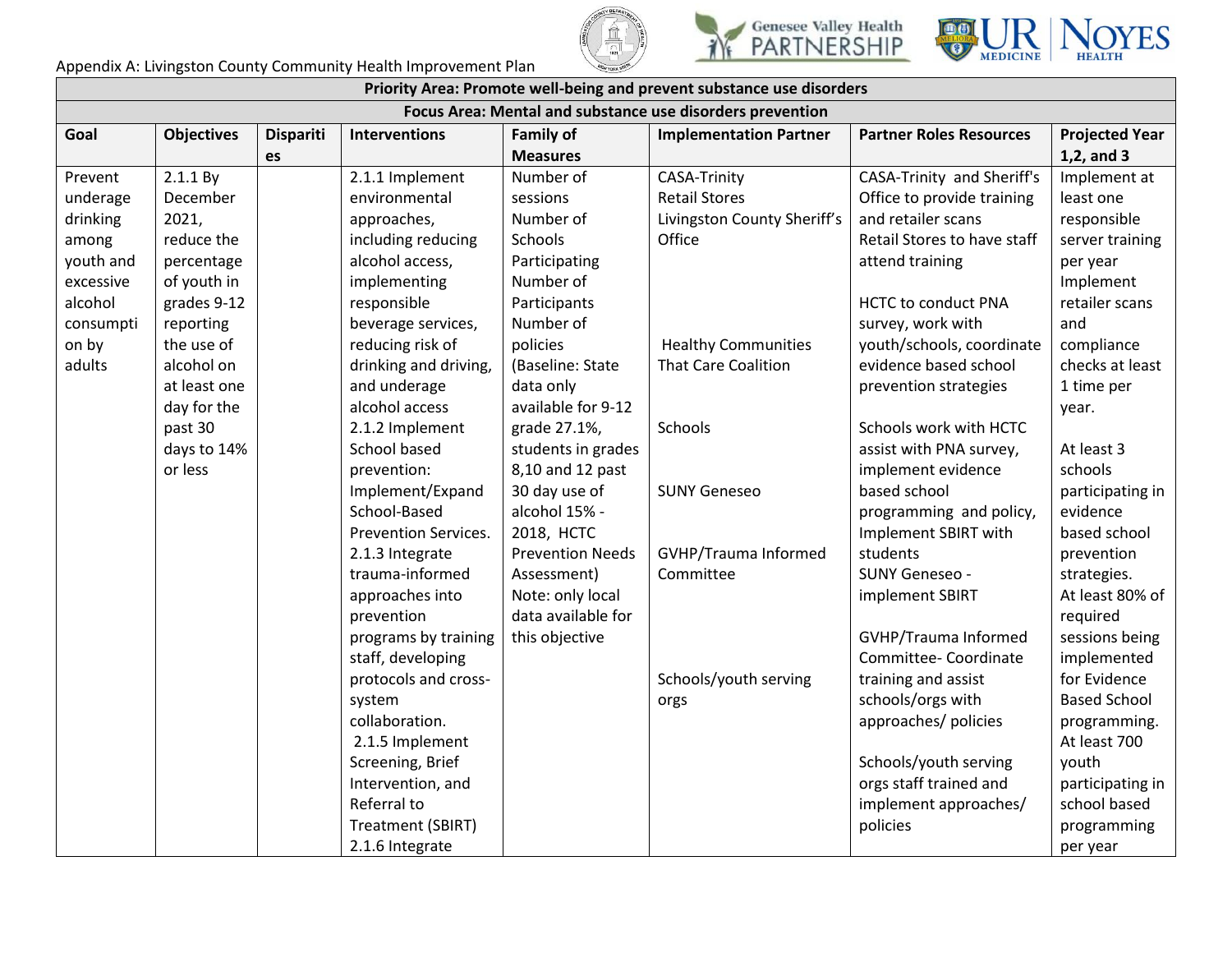





| Appendix A: Livingston County Community Health Improvement Plan | <b>ARW YORK STATE</b> |  |                     |
|-----------------------------------------------------------------|-----------------------|--|---------------------|
| trauma-informed                                                 |                       |  | At least 60         |
| approaches and                                                  |                       |  | youth (ages         |
| responses into                                                  |                       |  | $12-18$             |
| prevention                                                      |                       |  | participating in    |
|                                                                 | programs by training  |  | SBIRT each          |
| staff, developing                                               |                       |  | year.               |
| protocols and                                                   |                       |  |                     |
| engaging in cross-                                              |                       |  | At least 1,200      |
| system                                                          |                       |  | <b>SUNY Geneseo</b> |
| collaboration                                                   |                       |  | students            |
|                                                                 |                       |  | participating in    |
|                                                                 |                       |  | SBIRT each          |
|                                                                 |                       |  | year.               |
|                                                                 |                       |  |                     |
|                                                                 |                       |  | At least 6 new      |
|                                                                 |                       |  | staff trained in    |
|                                                                 |                       |  | TIC by end of       |
|                                                                 |                       |  | year 3              |
|                                                                 |                       |  |                     |
|                                                                 |                       |  |                     |
|                                                                 |                       |  | At least 3 new      |
|                                                                 |                       |  | orgs/schools        |
|                                                                 |                       |  | engaged in          |
|                                                                 |                       |  | Trauma              |
|                                                                 |                       |  | Informed            |
|                                                                 |                       |  | approaches          |
|                                                                 |                       |  | and policies by     |
|                                                                 |                       |  | Dec 2021            |
|                                                                 |                       |  |                     |
|                                                                 |                       |  |                     |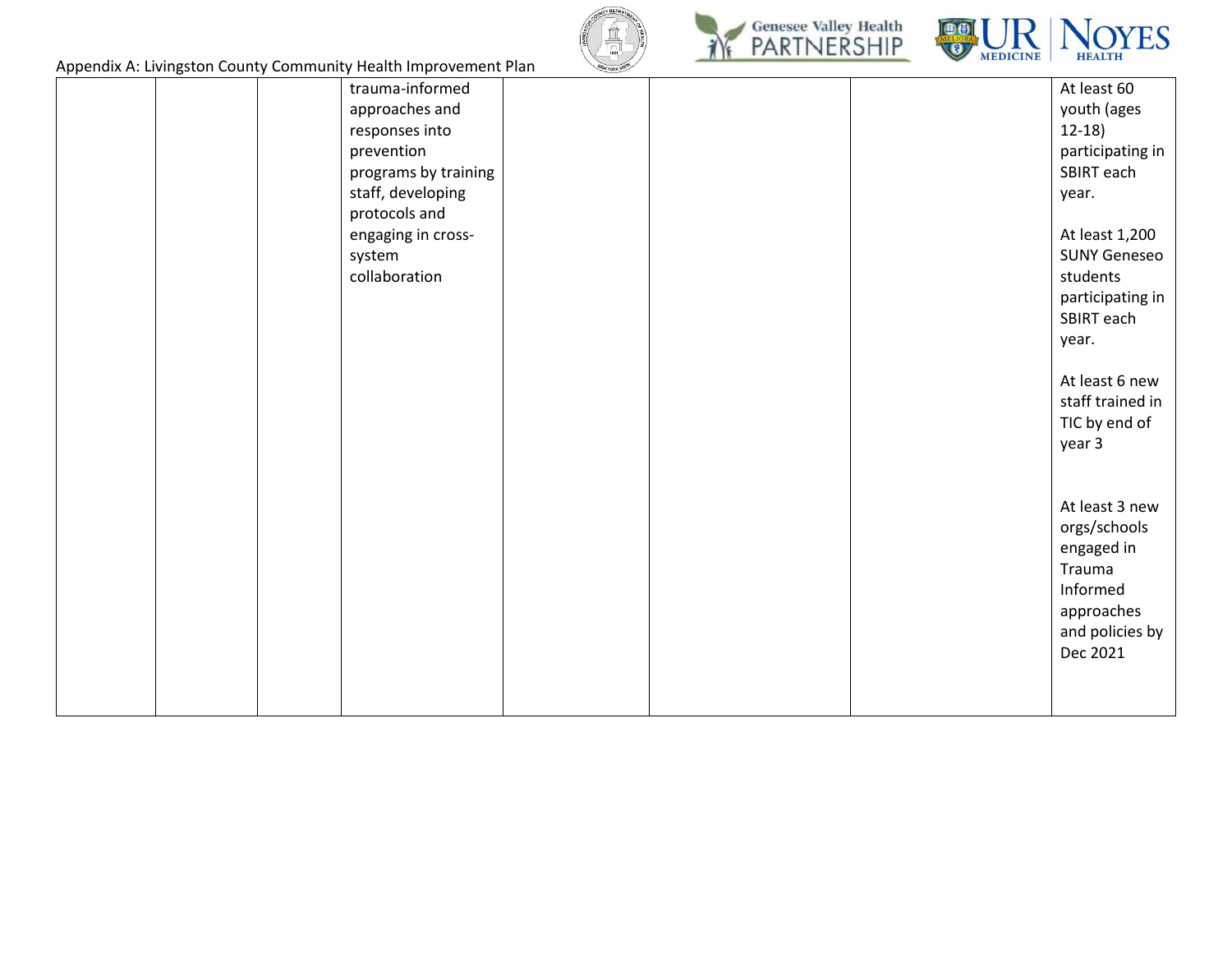





| 2.2 Prevent<br>opioid and<br>other<br>substance<br>misuse and<br>deaths | 2.2.1 By<br>December<br>2021,<br>reduce the<br>percentage<br>of youth in<br>grades 9-12<br>reporting<br>the use of<br>prescription<br>drug misuse<br>on at least<br>one day for<br>the past 30<br>days to 14% | 2.2.1 Increase<br>availability of/access<br>and linkages to<br>medication-assisted<br>treatment (MAT)<br>including<br>Buprenorphine         | Offer MAT<br>training/certificati<br>on to providers<br>(Baseline: 3 MAT<br>prescribers-2019<br>Casa-Trinity)                                                                                      | <b>CASA-Trinity</b>                              | CASA-Trinity, Inc.<br><b>Treatment Medical staff-</b><br>providing MAT and Peer<br><b>Support Services</b><br>supporting recovery                                                                                                                      | At least 1<br>additional MAT<br>prescriber by<br>year 3        |
|-------------------------------------------------------------------------|---------------------------------------------------------------------------------------------------------------------------------------------------------------------------------------------------------------|---------------------------------------------------------------------------------------------------------------------------------------------|----------------------------------------------------------------------------------------------------------------------------------------------------------------------------------------------------|--------------------------------------------------|--------------------------------------------------------------------------------------------------------------------------------------------------------------------------------------------------------------------------------------------------------|----------------------------------------------------------------|
|                                                                         | or less                                                                                                                                                                                                       | 2.2.2 Increase<br>availability of/access<br>to overdose reversal<br>(Naloxone) trainings<br>to prescribers,<br>pharmacists and<br>consumers | Number of<br>sessions<br>Number of<br>Participants                                                                                                                                                 | CASA-Trinity<br><b>CBOs</b><br>Community members | CASA-Trinity- promote<br>and provide Naracan<br>Training<br>CBOs-promote and<br>attend training<br><b>Community members</b><br>attend training                                                                                                         | Conduct at<br>least 10<br>Narcan<br>Trainings per<br>year      |
|                                                                         |                                                                                                                                                                                                               | 2.2.4 Build support<br>systems to care for<br>opioid users or at<br>risk of an overdose                                                     | Number of<br>sessions<br>Number of Peer<br>Navigators<br>Number of clients<br>in-patient<br>treatment<br>(Baseline: 3 Peer<br>Navigators-CASA<br>2019, clients in-<br>patient baseline in<br>2019) | Opioid Task Force<br>CASA-Trinity<br>ROCovery    | Opioid Task Force -use<br>track data via GIS,<br>implement Drug Amnesty<br>Program<br><b>CASA-Trinity implement</b><br>and evaluate Peer<br>Navigator Program<br>ROCovery -provide<br>physical activity programs<br>for those w/ 48 hrs of<br>sobriety | Increase<br>number of<br>Peer<br>Navigators by<br>5% by year 3 |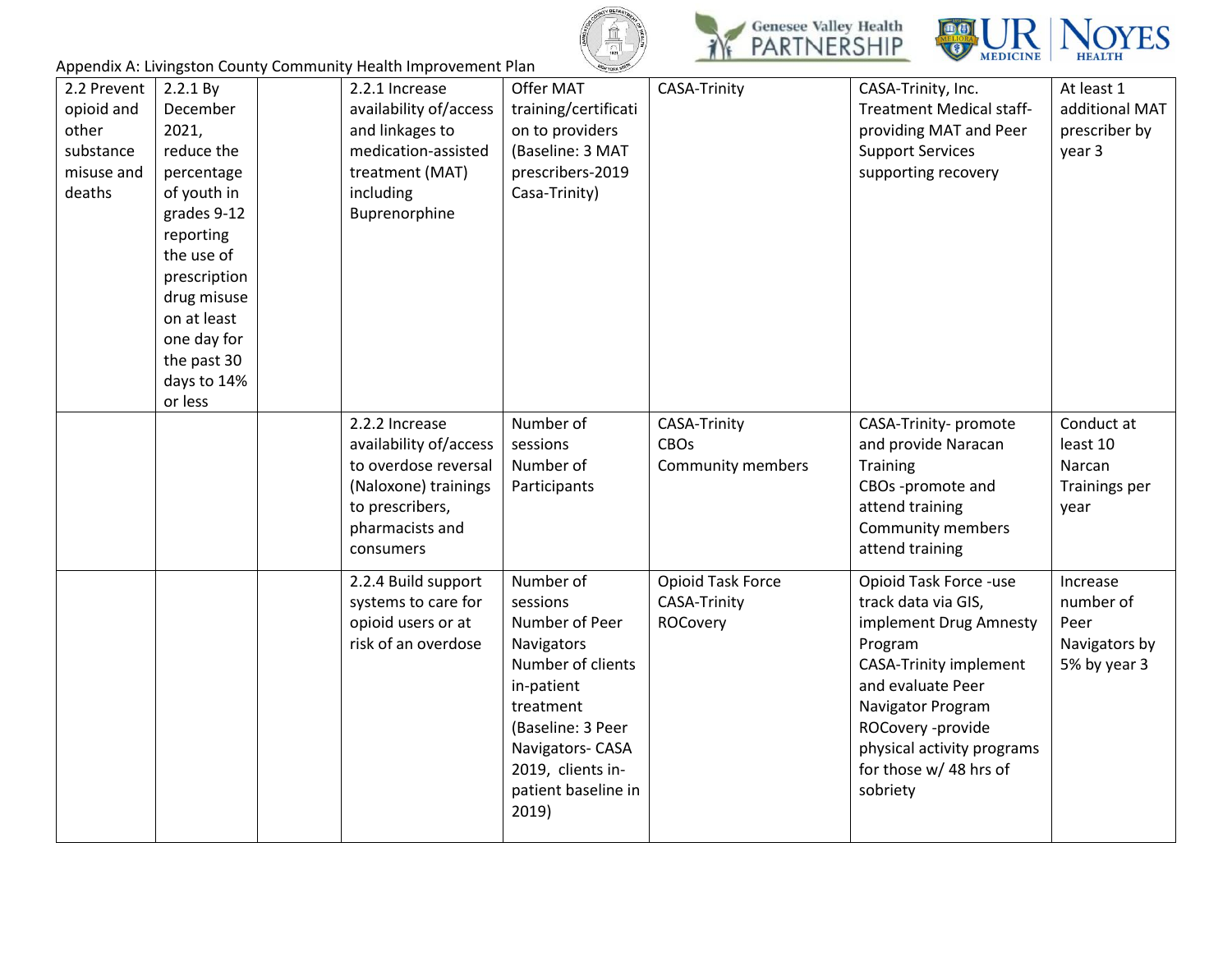





|  | 2.2.6 Integrate    | Number of        | GVHP/Trauma Informed | GVHP/Trauma Informed     | At least 2 new |
|--|--------------------|------------------|----------------------|--------------------------|----------------|
|  | trauma informed    | trainings        | Committee            | Committee- provide       | organizations  |
|  | approaches in      | Number of        | Schools              | training and assist with | implementing   |
|  | training staff and | schools          |                      | program and policy in    | <b>Trauma</b>  |
|  | implementing       | Number of policy |                      | schools                  | Informed       |
|  | program and policy | practice changes |                      | Schools - staff attend   | policies and   |
|  |                    |                  |                      | training and implement   | Approaches by  |
|  |                    | Baseline:        |                      | approaches/policies      | end of year 3  |
|  |                    | 23.3Livingston   |                      |                          |                |
|  |                    | County: Opioid   |                      |                          |                |
|  |                    | overdoses and    |                      |                          |                |
|  |                    | crude rates per  |                      |                          |                |
|  |                    | 100,000          |                      |                          |                |
|  |                    | population-2018  |                      |                          |                |
|  |                    | NYSDOH quarterly |                      |                          |                |
|  |                    | Opioid report)   |                      |                          |                |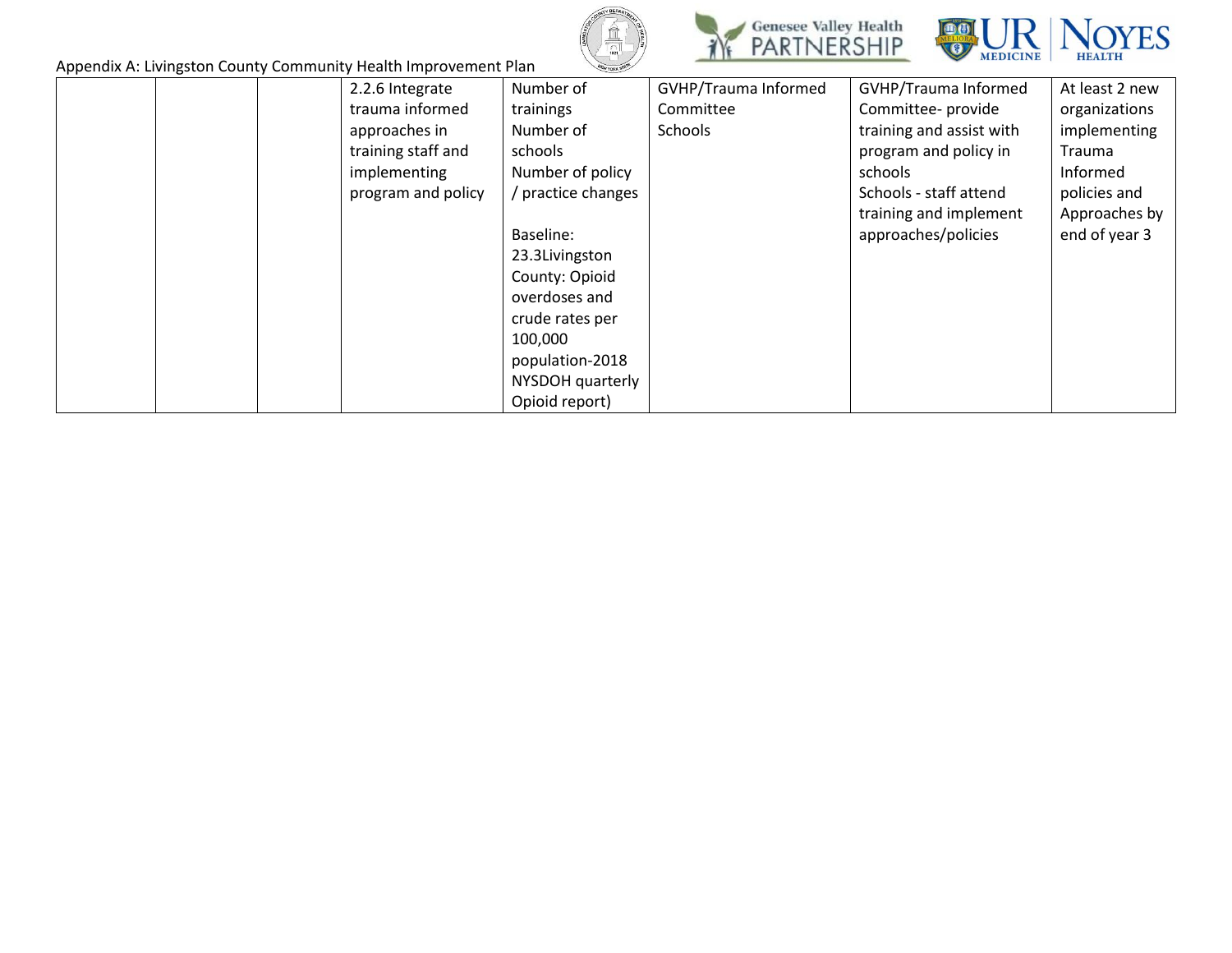





| Appendix A: Livingston County Community Health Improvement Plan |  |
|-----------------------------------------------------------------|--|
|-----------------------------------------------------------------|--|

| 2.3 Prevent    | 2.3.3 By    | 2.3.1 Integrate       | Number of          | GVHP/Trauma Informed        | GVHP/TIC to conduct         | A minimum of  |
|----------------|-------------|-----------------------|--------------------|-----------------------------|-----------------------------|---------------|
| and            | December    | principles of         | sessions           | Committee (TIC)             | training and provide        | 10% increase  |
| <b>Address</b> | 2021,       | trauma-informant      | Number of          | <b>CASA-Trinity</b>         | technical support           | in the        |
| <b>ACES</b>    | increase    | approach in           | Schools            |                             | agencies/schools            | opportunities |
|                | communitie  | governance and        | Participating      |                             | GVHP-\$10,000               | to build      |
|                | s reached   | leadership, policy,   | Number of          | <b>Trauma Informed Care</b> | CASA-Trinity to             | resilience by |
|                | by          | physical              | Participants       | Champions/Agencies/Sch      | coordinate TIC workplan     | year 3        |
|                | opportuniti | environment,          | Amount of          | ools                        | <b>Trauma Informed Care</b> |               |
|                | es to build | engagement and        | materials          |                             | Champions/Agencies/Sch      |               |
|                | resilience  | involvement, cross    | distributed        |                             | ools to collaborate with    |               |
|                | by at least | sector collaboration, | Presentations and  |                             | TIC to integrate trauma     |               |
|                | 10:%        | screening,            | trainings          |                             | informed approaches via     |               |
|                |             | assessment and        | conducted          |                             | practice/policy changes     |               |
|                |             | treatment services,   | Number of policy   |                             |                             |               |
|                |             | training and          | changes            |                             |                             |               |
|                |             | workforce             |                    |                             |                             |               |
|                |             | development,          | (Baseline:         |                             |                             |               |
|                |             | progress monitoring   | Administration in  |                             |                             |               |
|                |             | and quality           | 4 schools received |                             |                             |               |
|                |             | assurance, financing  | training in ACE's  |                             |                             |               |
|                |             | and evaluation        | information        |                             |                             |               |
|                |             | 2.3.3 Grow resilient  | (Avon, Keshequa,   |                             |                             |               |
|                |             | communities           | Dansville,         |                             |                             |               |
|                |             | through education,    | Mt.Morris) - 2018  |                             |                             |               |
|                |             | engagement,           | TIC/GVHP)          |                             |                             |               |
|                |             | activation/mobilizati |                    |                             |                             |               |
|                |             | on and celebration    |                    |                             |                             |               |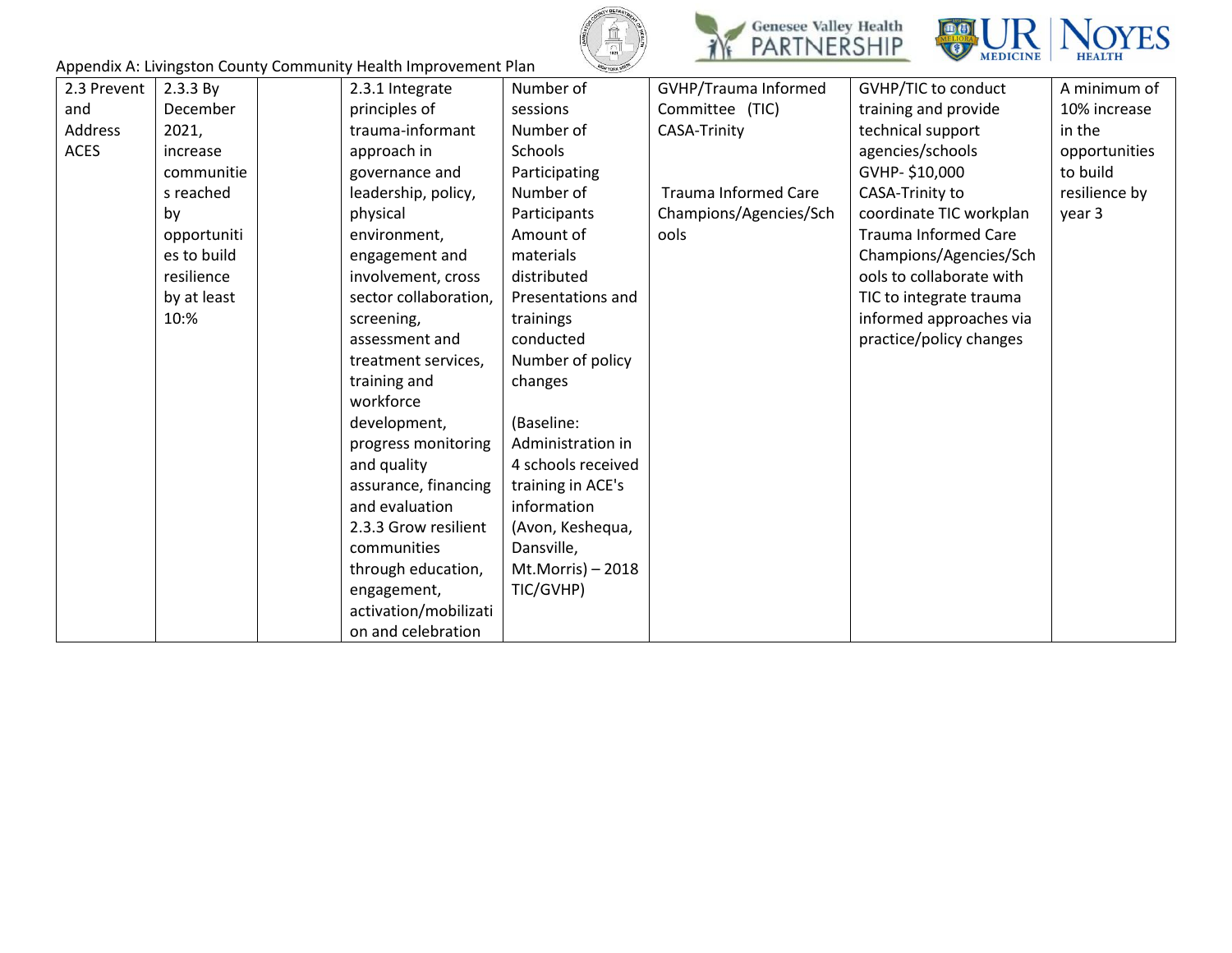





|  | Appendix A: Livingston County Community Health Improvement Plan |
|--|-----------------------------------------------------------------|
|--|-----------------------------------------------------------------|

| suicides<br>options for the<br><b>Task Force</b><br><b>GVHP/Suicide Prevention</b><br>December<br>economic supports:<br>target population<br>LCDOH-LCMH<br><b>Task Force</b><br>2021,<br>strengthen<br>options by<br>household financial<br>(Baseline: 2-<br>reduce the<br>UR Med Noyes MH<br>LCDOH-LCMH<br>year 3<br>Skybird Landing,<br>CASA-Trinity<br>UR Med Noyes MH<br>security; policies<br>age- | 2.5 Prevent | 2.5.2 By | 2.5.1 Strengthen | Increase housing | <b>GVHP/Suicide Prevention</b> | GVHP: \$4,500 | A minimum of    |
|---------------------------------------------------------------------------------------------------------------------------------------------------------------------------------------------------------------------------------------------------------------------------------------------------------------------------------------------------------------------------------------------------------|-------------|----------|------------------|------------------|--------------------------------|---------------|-----------------|
|                                                                                                                                                                                                                                                                                                                                                                                                         |             |          |                  |                  |                                |               | 1 additional    |
|                                                                                                                                                                                                                                                                                                                                                                                                         |             |          |                  |                  |                                |               |                 |
|                                                                                                                                                                                                                                                                                                                                                                                                         |             |          |                  |                  |                                |               |                 |
|                                                                                                                                                                                                                                                                                                                                                                                                         |             |          |                  |                  |                                |               |                 |
| that stabilize<br>CASA-Trinity In<br>Housing and<br>CASA-Trinity<br>adjusted                                                                                                                                                                                                                                                                                                                            |             |          |                  |                  |                                |               |                 |
| suicide<br><b>Homelessness Task Force</b><br>Patient TX Facility-<br>Housing and<br>housing                                                                                                                                                                                                                                                                                                             |             |          |                  |                  |                                |               |                 |
| <b>Homelessness Task Force</b><br>2019)<br>mortality                                                                                                                                                                                                                                                                                                                                                    |             |          |                  |                  |                                |               |                 |
| rate by 1%<br>- all above to collaborate                                                                                                                                                                                                                                                                                                                                                                |             |          |                  |                  |                                |               |                 |
| and<br>to increase housing                                                                                                                                                                                                                                                                                                                                                                              |             |          |                  |                  |                                |               |                 |
| decrease<br>options                                                                                                                                                                                                                                                                                                                                                                                     |             |          |                  |                  |                                |               |                 |
| suicide rate                                                                                                                                                                                                                                                                                                                                                                                            |             |          |                  |                  |                                |               |                 |
| to                                                                                                                                                                                                                                                                                                                                                                                                      |             |          |                  |                  |                                |               |                 |
| maximum                                                                                                                                                                                                                                                                                                                                                                                                 |             |          |                  |                  |                                |               |                 |
| of 10 per                                                                                                                                                                                                                                                                                                                                                                                               |             |          |                  |                  |                                |               |                 |
| 100,000                                                                                                                                                                                                                                                                                                                                                                                                 |             |          |                  |                  |                                |               |                 |
| 2.5.2 Strengthen<br>Number of<br><b>GVHP/Suicide Prevention</b><br>Conduct                                                                                                                                                                                                                                                                                                                              |             |          |                  |                  |                                |               | Minimum of      |
| access and delivery<br><b>Task Force</b><br>workshops/presentations<br>sessions                                                                                                                                                                                                                                                                                                                         |             |          |                  |                  |                                |               | 10 participants |
| of suicide care - Zero<br>Number of                                                                                                                                                                                                                                                                                                                                                                     |             |          |                  |                  |                                |               | in CALM 100%    |
| Suicide: Zero Suicide<br>participants<br>increase                                                                                                                                                                                                                                                                                                                                                       |             |          |                  |                  |                                |               |                 |
| is a commitment to<br>knowledge                                                                                                                                                                                                                                                                                                                                                                         |             |          |                  |                  |                                |               |                 |
| comprehensive<br>among Talk                                                                                                                                                                                                                                                                                                                                                                             |             |          |                  |                  |                                |               |                 |
| suicide safer care in<br>Saves Lives                                                                                                                                                                                                                                                                                                                                                                    |             |          |                  |                  |                                |               |                 |
| health & behavioral<br>completers                                                                                                                                                                                                                                                                                                                                                                       |             |          |                  |                  |                                |               |                 |
| health care systems.                                                                                                                                                                                                                                                                                                                                                                                    |             |          |                  |                  |                                |               |                 |